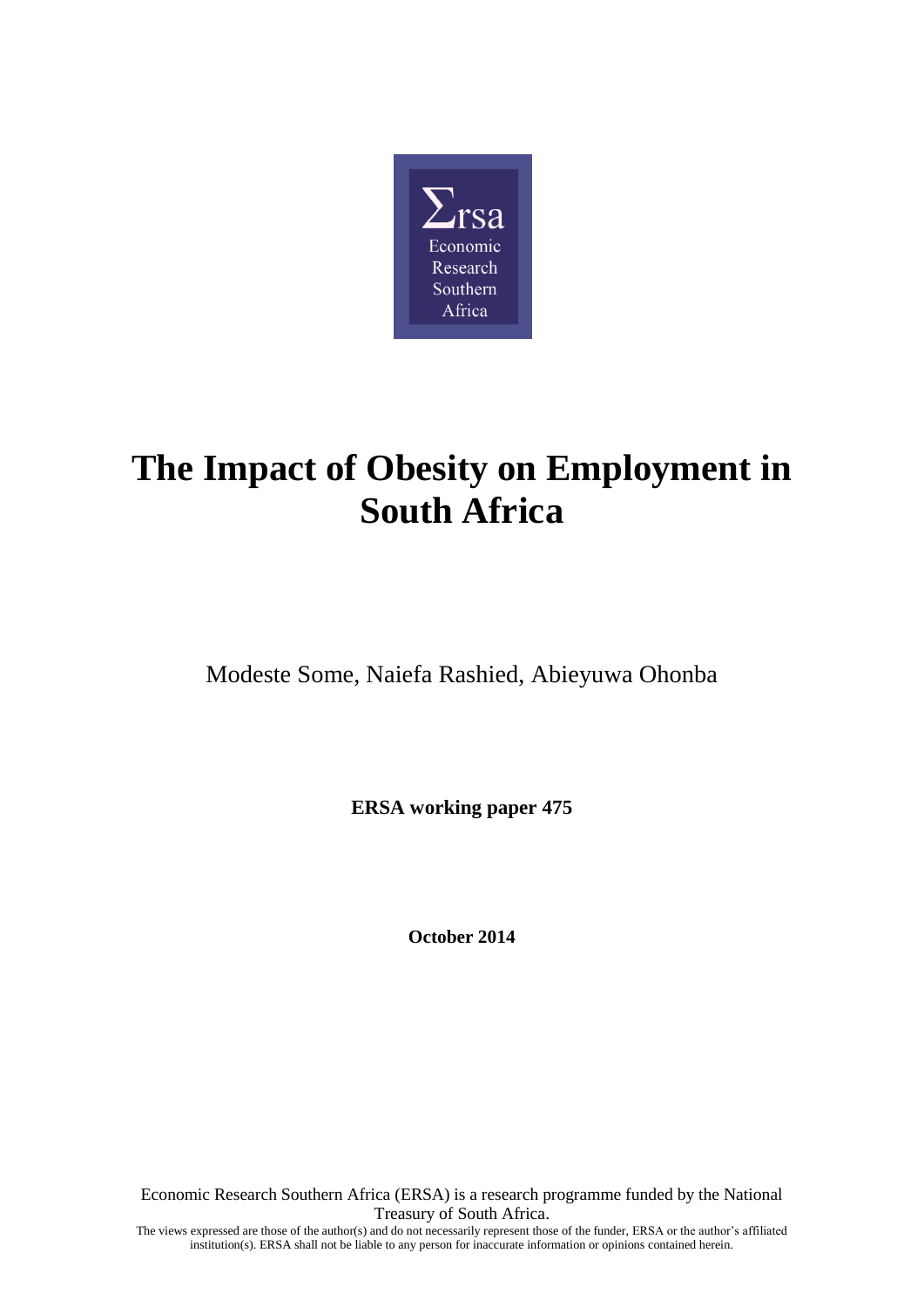# The impact of obesity on employment in South Africa

Modeste Some<sup>\*</sup> Naiefa Rashied<sup>†</sup> Abieyuwa Ohonba<sup>‡</sup>

September 25, 2014

### Abstract

Obesity is a growing health problem in South Africa. This health problem could have various implications for the South African economy. The aim of this study was to investigate the impact of obesity on employment status in South Africa with the use of household survey data. The study followed a quantitative research design that involved household survey data analysis through the use of a bivariate probit model to validate the relationship between obesity and employment. The data was gathered in the National Income Dynamic Study (NIDS) and administered by the South African Labour and Development Research Unit (SALDRU). The findings suggest that obesity has a negative impact on employment status in South Africa.

JEL Classification Numbers: I10, J64, J71, J82.

Keywords: Health Economics, obesity, health, employment.

University of Johannesburg msome@uj.ac.za

<sup>y</sup>University of Johannesburg, naiefar@uj.ac.za

<sup>&</sup>lt;sup>‡</sup>University of Johannesburg, aohonba@uj.ac.za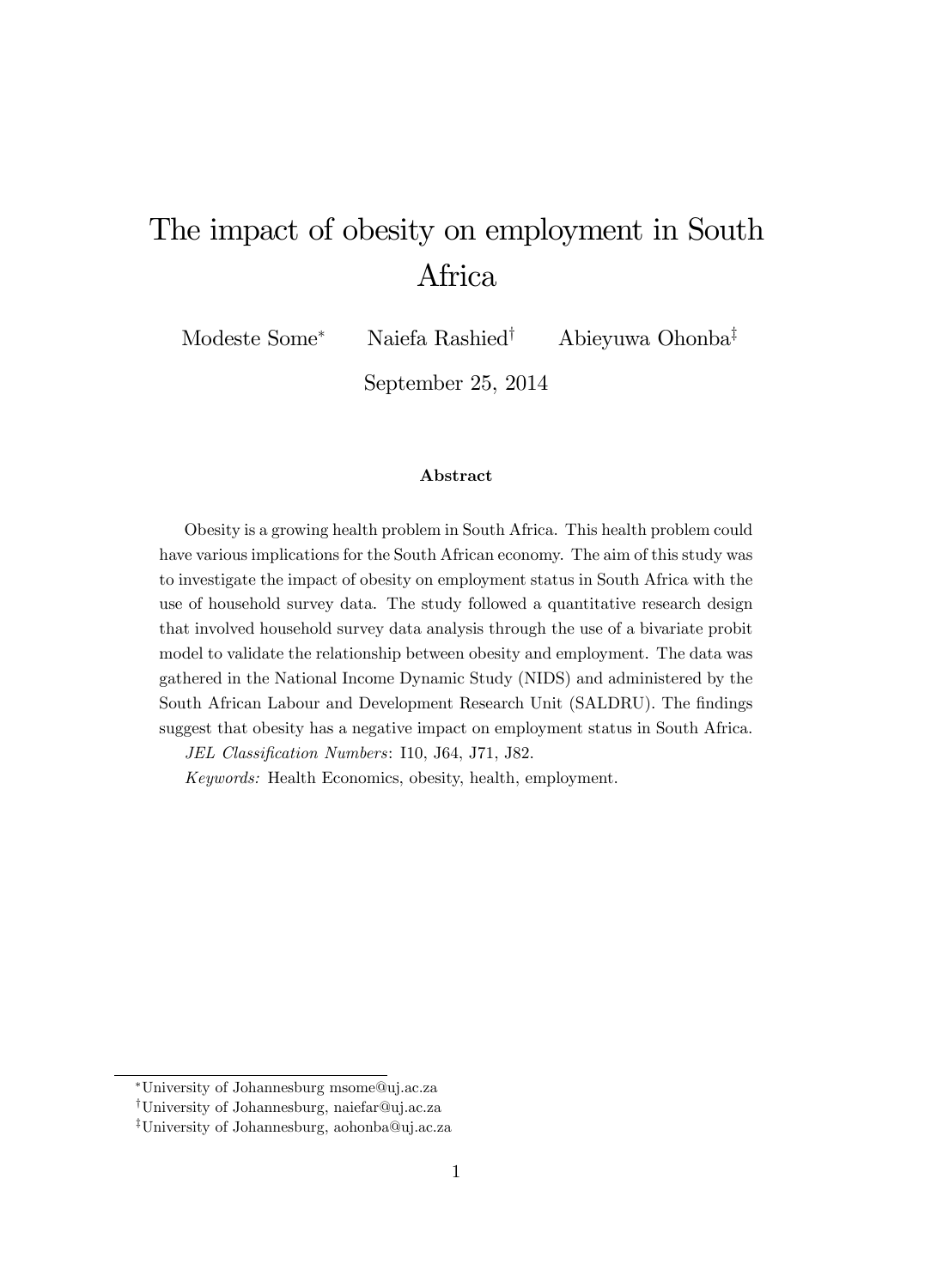# 1 Introduction

Obesity is a growing problem worldwide. According to the World Health Organization, the prevalence of obesity doubled between 1980 and 2008. Furthermore, 35% of adults over the age of 20 are obese, which translates to a total of more than half a billion adults worldwide (Hattingh, 2009).

Although prominently associated with developed countries, the prevalence of obesity among developing nations has shown an increase in recent years. The pervasiveness of obesity among developing nations could be attributed to a variety of factors. According to Martorell, Khan, Hughes and Strawn (2000:54), developing countries have undergone a nutrition transition where traditional diets have been swapped for western diets. The authors argue that this, combined with reduced levels of physical activity and increased stress, has triggered an alarming increase in obesity in developing countries. Furthermore, Caballero (2005:1514) argues that the dietary energy among people in developing countries may be limited by the scarcity or unaffordability of certain foods which, together with long work hours and inadequate leisure time for physical activity, may also contribute to the prevalence of obesity in developing countries.

Obesity is a problem because it imposes a significant burden on the economy at a micro and macro level. At a micro-level, obesity imposes a substantial burden on the individual. According to McCormick (2006:161), morbidity, mortality, social exclusion, discrimination, sickness and under-productivity are all increased with obesity. At a macro-level, pressure on the healthcare system, a reduction in the national output level, a reduction in tax revenue, increased government expenditure on incapacity and unemployment benefits and increased operating costs for businesses are all affected with increased levels of obesity (McCormick, 2006: 161). In light of the global prevalence of obesity, scholars worldwide have called for action at many levels to address increasing levels of obesity. Lobstein, Baur & Uauy (2004), Hattingh (2009) and Gortmaker et al. (2011) all suggest interventions for the various role players in society, such as governments, companies, the media and individuals, aimed at addressing and ultimately curbing levels of obesity.

In terms of the labour market, there appears to be a relationship between obesity and employment. Previous work by Lindeboom, Lundborg & Klaauw (2010), Johansson, Bokerman, Kiiskinen & Heliovaara (2009), Greve (2007), Morris (2007) and Cawley (2004) suggests that there is a negative relationship between obesity and employment. Furthermore, Johansson, Bokerman, Kiiskinen & Heliovaara (2009) find that obesity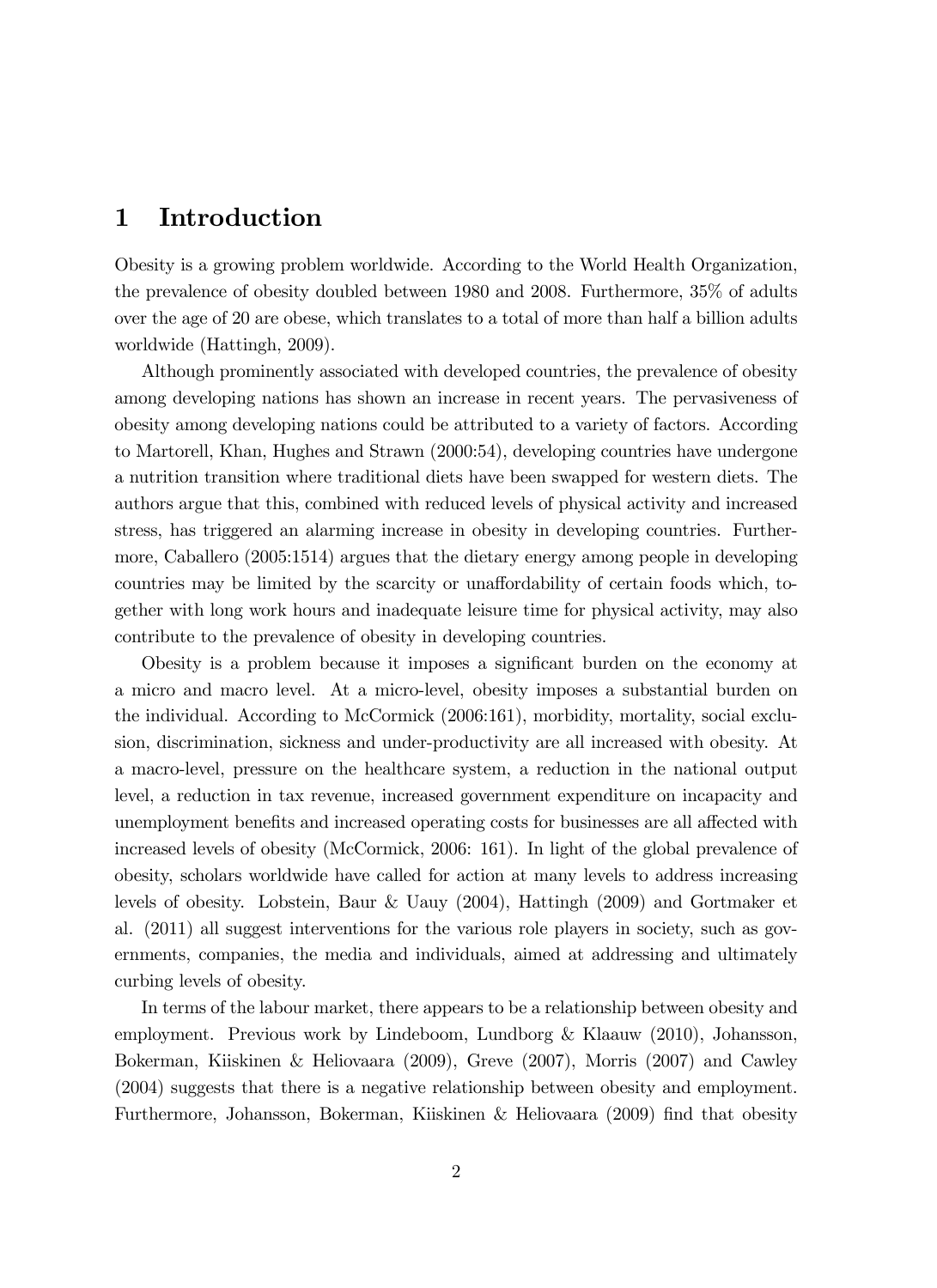among women in Finland could adversely affect their wage levels. In contrast, Garcia and Domeque (2007) find weak evidence to suggest that obesity affects wages in Europe.

In this paper, we focus on the impact of obesity at a micro-economic level. More specifically, we study the relationship between obesity and the labour market in South Africa and whether obesity influences an individual's employment status in South Africa. To our knowledge, no South African study has examined this relationship. Studies related to Health in South Africa such as those conducted by Gomez-Olive et al. (2010), Meintjes et al. (2010) Richter and Desmond (2008), Madhavan and Schatz (2007), Kahn et al. (2007), Hunter, Twine and Patterson (2007) and Wittenburg and Collinson (2007) either relate to the relationship between the environment and public health or investigate the relationship between socio-economic status and the HIV/AIDS pandemic in South Africa. Other studies such as that of Ardington and Gasealahwe (2012) or Rossouw et al. (2012) examine the links between health, mortality and childhood obesity in south Africa through the analysis of NIDS datasets 1 and 2.

An investigation into this relationship is further motivated by what appears to be two growing concerns in South Africa; the problem of obesity and the problem of unemployment. According to Goedecke, Jennings and Lambert (2005:65), South Africa has the highest prevalence of obesity among African countries, with 29% of men and 56% of women classified as obese or overweight in 2002. Moreover, recent studies have found that this prevalence has increased in recent years. Ardington and Case (2009) found that  $31\%$  and  $60\%$  of South African men and women respectively were classified as obese or overweight in 2008. Furthermore, the author highlighted that obesity has substantially increased among both men and women and across all age groups and Child (2013) reported that 70% and 40% of women and men respectively over the age of 35 were overweight in South Africa. In addition to obesity, unemployment seems to be increasing. In 2013, Statistics South Africa reported that between quarter four of 2012 and quarter one of 2013, unemployment increased by "100 000 to 4.6 million resulting in an increase in the unemployment rate to  $25.2\%$  " (Statistics South Africa, 2013). However, it is not known whether there is any causal relationship between the increasing levels of obesity and unemployment in South Africa.

Thus, the aim of this article is to investigate and assess the impact of obesity on employment status using the 2008 NIDS survey data base. In 2008, the South African government sponsored the National Income Dynamics Studies (NIDS) survey in order to collect relevant information to monitor South Africans' conditions of life. The NIDS survey periodically collects a variety of data on households related to variables such as health status, changes in poverty, household composition and employment status. This allows the study to use the NIDS survey data to investigate whether the growing problem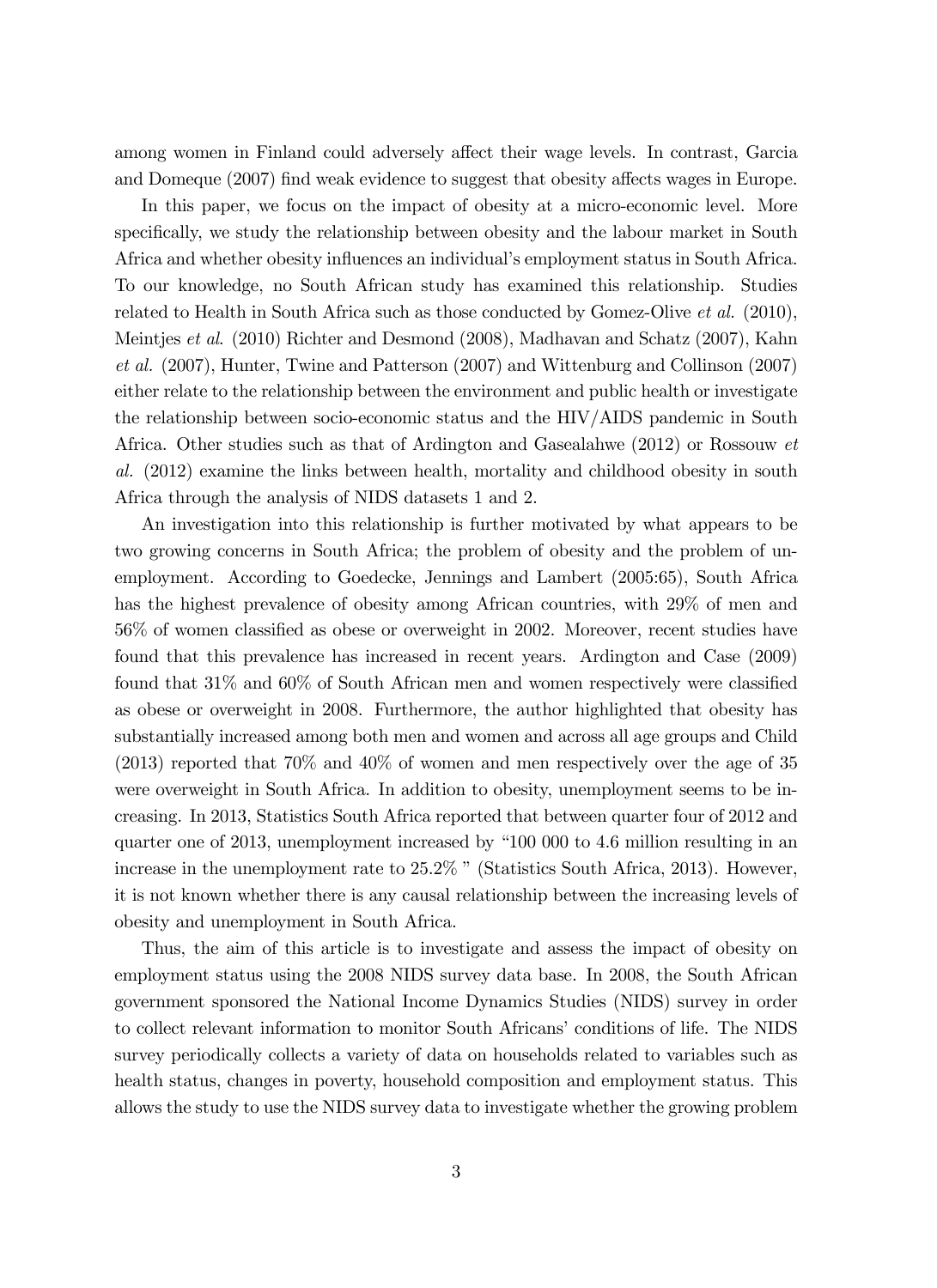of obesity in South Africa has any impact on employment status within household.

The study follows a similar approach to the study conducted by Morris (2007). Morris (2007) conducted an empirical inquiry into the causal impact of obesity on employment in England. The author used data from the Health Survey for England and initially presented baseline estimates using single-variable probit models that did not account for endogeneity. The results from Morris (2007) indicate a small negative effect of obesity on employment for men and an insignificant effect for women. To control for endogeneity, which may yield inconsistent estimates, Morris (2007) used a recursive bivariate probit model. The results after controlling for endogeneity show a negative relationship between obesity and employment among both men and women.

As in Morris (2007), we begin by estimating a univariate probit model. Because endogeneity was present, a recursive bivariate probit model was used thereafter to estimate the model. However, in the bivariate probit model case, we use different instrumental variables. In his article, Morris (2007) employs only one instrument (degree of physical activity) whereas in this paper we use three instruments: the degree of physical activity, the obesity status of the respondent's head of household, and whether the respondent has ever been diagnosed with illness associated to obesity. These differences can be justified by the fact that, in a preliminary analysis, all three instruments are non - weak instruments and thus provide more explanatory power than using only the degree of physical activity as an instrument for obesity.

Results indicate that there is a negative relationship between obesity and the probability of obtaining employment in South Africa. These findings are in line with the findings observed by Morris  $(2007)$ .

The remainder of this article is structured as follows: Section 2 presents a literature review; Section 3 presents the analytical framework; Section 4 presents the results and analyses the results that arise from the execution of the research design; and, finally, Section 5 offers conclusions and recommendations in light of the findings of this study.

# 2 Literature Review

ìObesityîrefers to the medical condition where excessive fat accumulation may impair health. Obesity is usually measured using the Body Mass Index (BMI), which is defined as a person's weight in kilograms divided by the square of height (in metres) (Costa  $\&$ Steckel, 1999). However, there are various scholars who argue that the BMI is a flawed measure of obesity. The study by Pan and Yeh (2008) argues that the BMI does not necessarily account for ethnicity which may indicate that the BMI does not respond to the variance in "fatness" especially because human body frame size, composition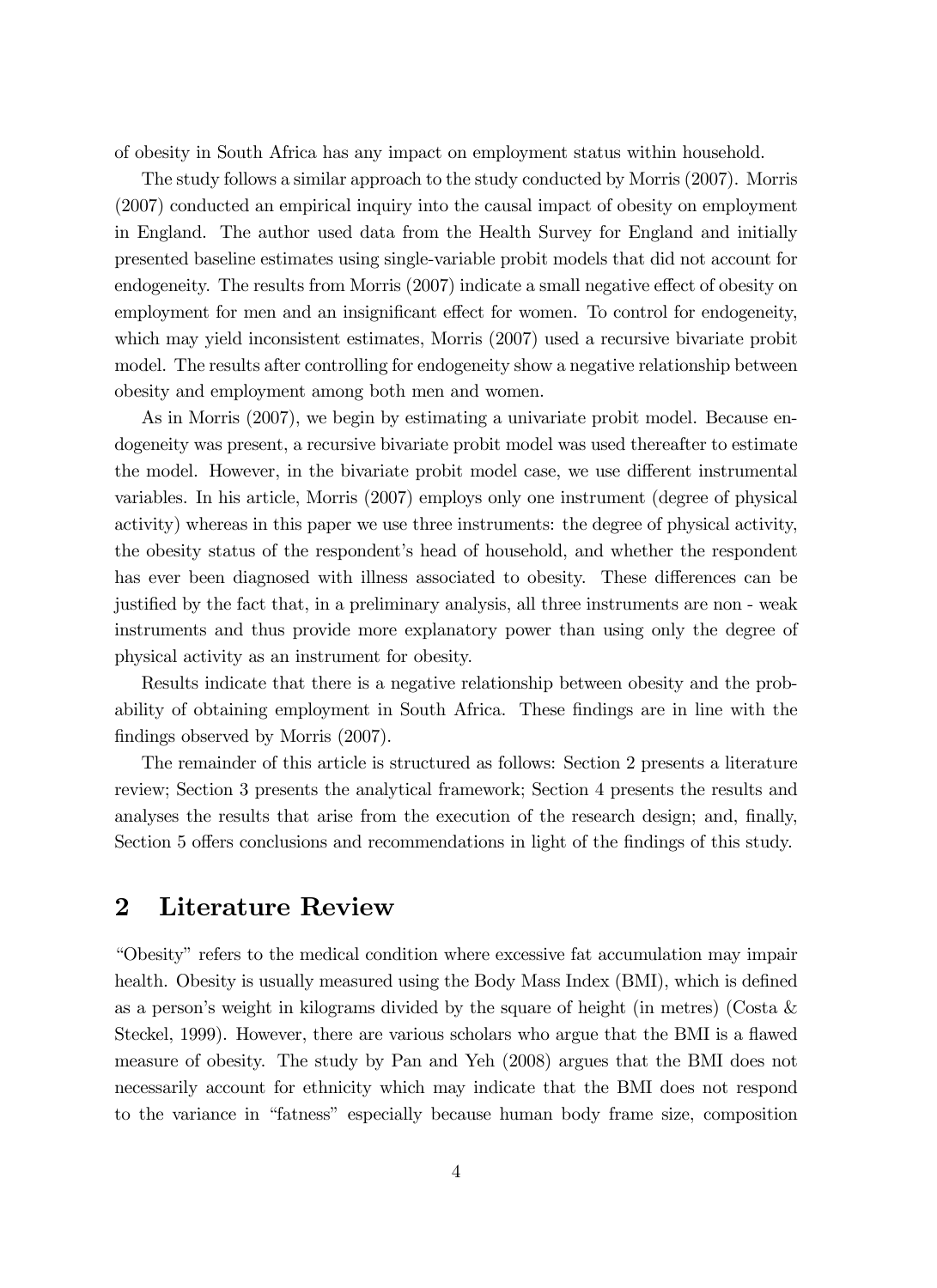of bone, muscle and fat vary among the different ethnic groups. Furthermore, Garn, Leonard and Hawthorne (1986) argue that the weighting of height and weight may distort the composition of lean tissue and fat tissue relative to frame size.

The World Health Organization (WHO) defines the Body Mass Index (BMI) as an accurate weight-to-height ratio that "defines obesity and the associated risk to the development of health consequences" (Hattingh,  $2009$ ). A person is classified as obese if their weight-to-height ratio is either moderate  $(30 - 34.9 \ kg/m^2)$ , severe  $(35 - 39.9 \text{ m})$  $kg/m^2$ ) or very severe ( $\geq$ 40 kg/m<sup>2</sup>). The BMI classifies moderate as obesity class I, severe as obesity class II and very severe as morbid obesity.

However, some scholars have offered alternative measures of health relative to the BMI. Heineck (2007:4) argues that the BMI cannot differentiate between fatness and fat-free mass. As a result, Ashwell and Hsieh (2005:303) recommend that the weight-toheight ratio be used to avoid measurement complications that arise through the use of the BMI. Heineck (2007:5) recommends that estimates of total body fat, fat-free mass and body fat percentage be used as an alternative to the BMI. While the authors of this study concur with Pan and Yeh (2008:370) that "an ideal measure of obesity would be an index that reflects the degree of fatness, which is associated with adverse health risks in a unified way across gender, age and ethnic groups", this study retains the use of BMI for now. This study does not aim to delve into the medical complexities of total versus intermediate obesity and instead, aims to use the BMI as an indicator of general health.

There are three theories that describe the impact of weight on employment. According to Greve (2007:4) and Heineck (2007:2), these three theories are: i) the collective effect of individual body weight on labour supply; ii) employment discrimination based on physical appearance; and iii) statistical discrimination. An obese individual may experience lower levels of productivity in the workplace and, as a result, may not enjoy the same incentives as a healthy individual. Firstly, collectively, obese individuals could have a negative impact on the labour force. Secondly, obese individuals may also be discriminated against, especially in sectors where physical appearance is more important as a result of increased customer contact. Lastly, and from a statistical perspective, obese people may have poorer health, more sick days, and higher quitting rates and may cost the employer more to retain. The relationship between obesity and labour market outcomes such as employment status and wages has been investigated in many countries including the United States (US), United Kingdom (UK), Australia, China and Europe. The evidence is mixed and results differ across countries and socioeconomic groups. Cawley (2000) finds a negative impact of obesity on the earnings of white females in the US. Morris (2007) finds evidence of a large negative impact of obesity on employment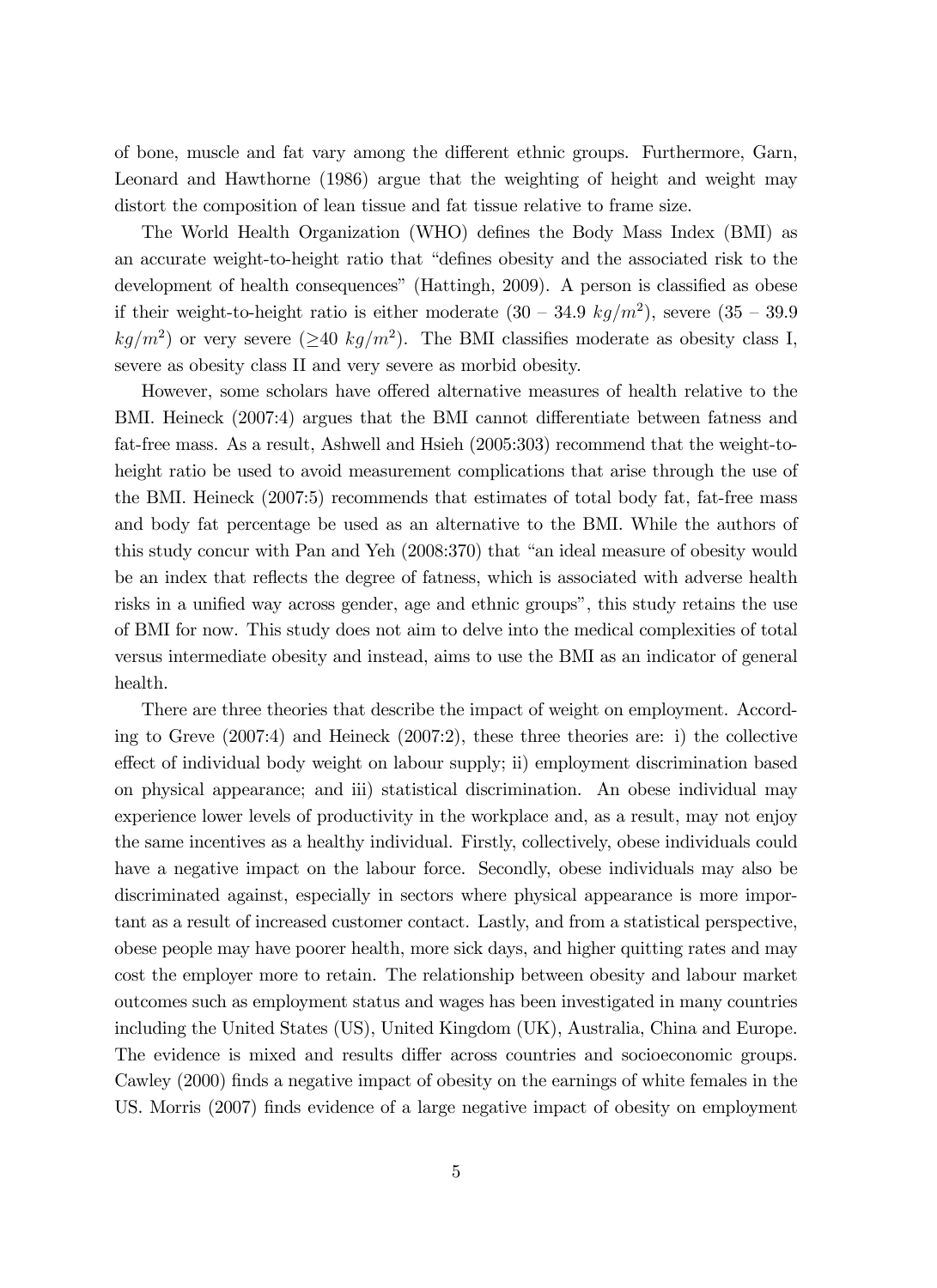status in the UK for both males and females. More specifically, obesity has important indirect effects on employment via impact on health status, home and family variables. Similarly, in 2010, Lindeboom, Lundborg and Klaauw found that a negative association exists between obesity and employment in Britain. More recently, Greve (2007) finds a negative impact of body weight on employment status in Denmark for females with a small effect for males. This author's results suggest that the impacts also differ across sectors. In the public sector, body mass has no impact on wages and employment status, for males and females. However in the private sector, body weight has a large negative impact on wages for women but a positive impact for men. For Europe, Johansson, Bokerman, Kiiskinen and Heliovaara (2009) argue that all measures of obesity are negatively associated with employment probability for women and fat mass is negatively associated with employment probability for men.

In contrast, Garcia & Quintana-Domeque (2005) argue that in Europe, there is weak evidence to suggest that obese workers are more likely to be unemployed or tend to be segregated in self-employment. Similarly, Norton and Han (2007) argue that obesity has no effect on the probability of employment or earnings. In China, Luo and Zang (2011) found that a non-linear relationship exists between BMI and employment.

Internationally, most scholars have used similar approaches to the one used in this study. For the British case, studies by Morris (2007), Harper (2000) and Sargent and Blanch flower (1994) investigate the impact of obesity on employment and wages by using the BMI as the main explanatory variable of interest and employing IV estimations in addition to OLS due to endogeneity (Heineck, 2007:4). For the Danish exploration, Heineck  $(2007:7)$  used a multinomial logit model. However, since the coefficients of a multinomial logit model were not easily interpretable, the marginal effects are calculated and discussed.

Apart from the use of the BMI as a measure of health, a number of econometric issues emerge as problematic. Greve (2007) highlights that endogeneity, measurement error and selection pose estimation problems for the explanatory variables used. This study seeks to use a model similar to that of Morris (2007) to control for these empirical problems.

# 3 Analytical Framework

## 3.1 The model

In this section, we present the analytical framework of the study. As mentioned previously, the model used in this study is similar to the frameworks used in Cawley (2004),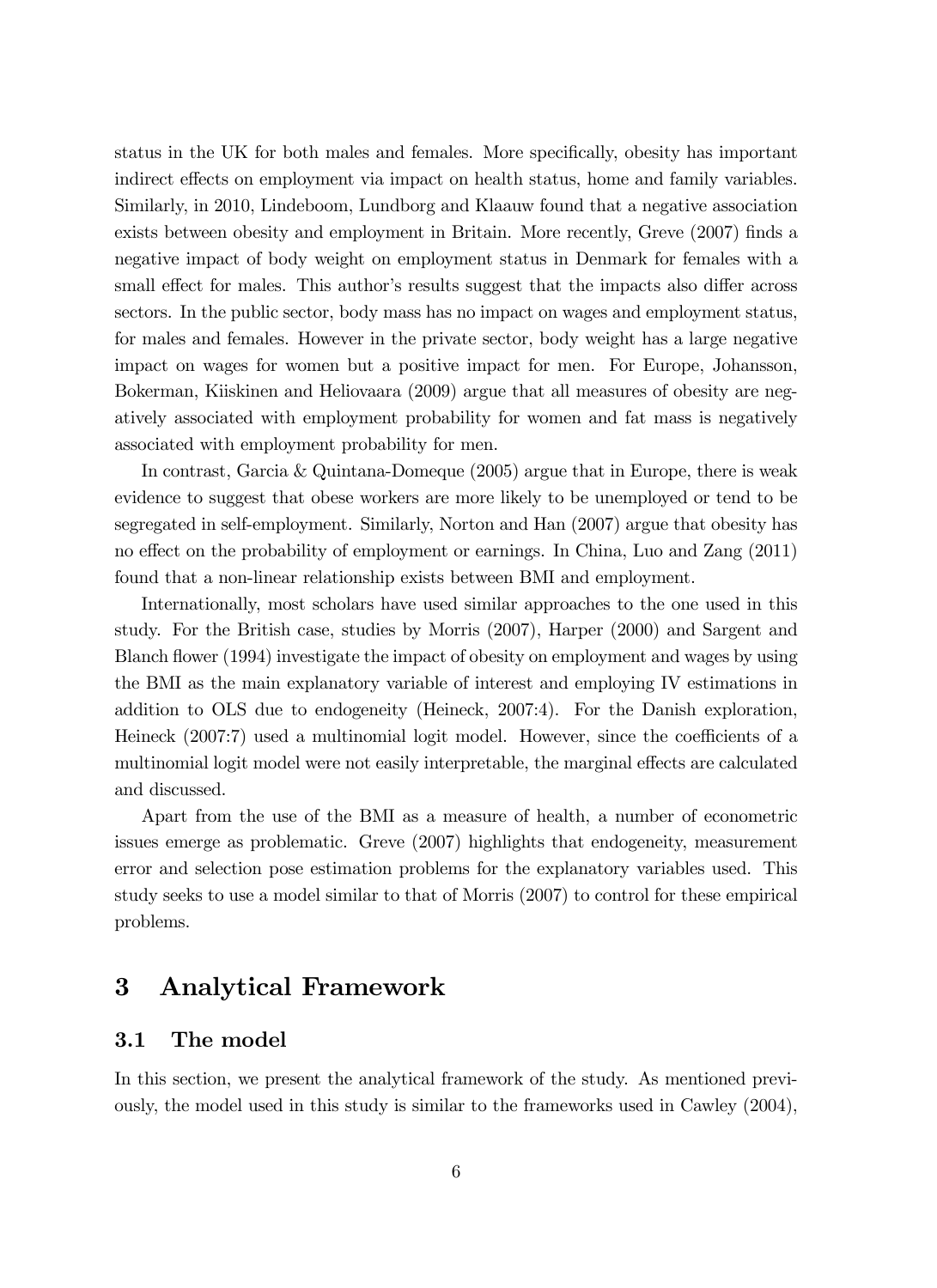Morris (2007) and Lindeboom *et al.* (2010).

Let's denote *Employed* as the respondents' employment status. *Employed* is an indicator variable taking the value of 1 if the respondent is employed and 0 if the respondent is unemployed. Since the dependent variable (employment) is binary, we will estimate the probability of being employed based on the following latent variables model

$$
Employee_{i}^{*} = \alpha + \beta obese_{i} + \eta X_{i} + \varepsilon_{i}
$$
\n
$$
\tag{1}
$$

$$
\begin{cases}\n\vspace{1mm} \text{Employee} d_i = 1 \text{ if } \text{Employee} d_i^* > 0 \\
\text{Employee} d_i = 0 \text{ if } \text{Employee} d_i^* \le 0\n\end{cases} \tag{2}
$$

where  $Employed_i^*$  is the underlying unobserved continuous variable of employment;  $obese_i$  refers to respondent i's obesity status and  $X_i$  is a set of demographic and sociodemographic characteristics affecting the respondent employment status.  $\varepsilon_i$  is the residual term that follows a standard normal distribution; and  $\alpha$ ,  $\beta$ ,  $\eta$  are constant parameters to be estimated.

Notice that the parameter of interest here is  $\beta$ . As shown in Wooldridge (2002:477), a standard probit estimation of (1) will produce consistent estimates of  $\beta$  only when the variable obese is exogenous. When obese is endogenous, simple probit regression (1) will deliver invalid estimates of  $\beta$ . Obesity may be endogenous in situations where obesity is correlated to the error term in (1) or when there is reversal causality between employment and obesity. In the first situation, this means that the vector  $X$  does not include all important variables that may potentially affect both obesity and the employment status. Moreover, factors such as fattening foods may affect employment status and obesity simultaneously. In fact, jobless individuals are likely to consume cheaper fattening foods that may increase their probability of being obese. Exogeneity requires a variable to be uncorrelated with the error term. In our case, this translates to the condition:  $E(obese_i|\varepsilon_i) = 0$ . In the reversal causality situation, obesity and employment are simultaneously determined. That is, we have a system of two equations that determines the two variables. To correct for a potential endogeneity of obesity we need in addition to equations (1) and (2), the following equations:

$$
obese_i^* = \theta Z_i + u_i \tag{3}
$$

$$
\begin{cases} \text{ } obese_i = 1 \text{ if } obese_i^* > 0\\ \text{ } obese_i = 0 \text{ if } obese_i^* \le 0 \end{cases} \tag{4}
$$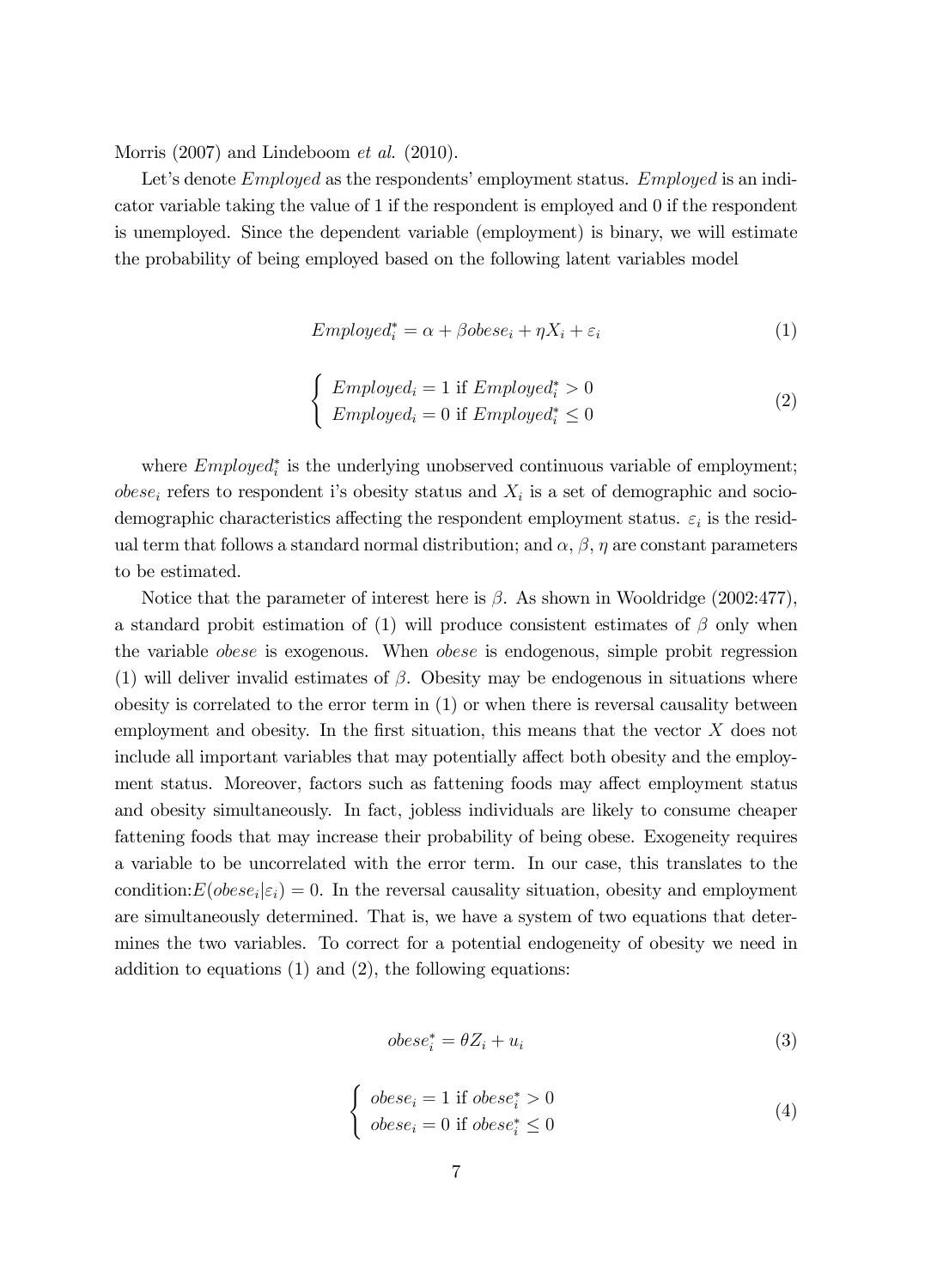$Z$  is a vector of variables which refers to a set of exogenous factors affecting obesity and  $obese_i^*$  is the unobserved underlying obesity variable. Notice that  $Z$  includes in equation  $(3)$  all the explanatory variables in the vector X of equation  $(1)$  and a set of instrumental variables.

Our analytical framework comprises equations  $(1)$  -  $(4)$  with the following conditions:

$$
E(\varepsilon_i) = 0, E(u_i) = 0
$$
  

$$
V(\varepsilon_i) = 1, V(u_i) = 1
$$
  

$$
cov(\varepsilon_i, u_i) = \rho
$$

In addition,  $(\varepsilon_i, u_i)$  is required to follow a bivariate normal distribution. In this framework, the endogeneity of obesity is captured by the parameter  $\rho$ . When  $\rho = 0$ obesity is exogenous and we can consistently estimate  $\beta$  using a univariate probit. When  $\rho \neq 0$ , obesity is endogenous and estimates of  $\beta$  using a univariate probit are invalid. Interestingly, this framework allows us to directly test whether obesity is exogenous or not through the parameter  $\rho$ . The null hypothesis of exogeneity is then given by  $H_0$ :  $\rho = 0.$ 

Since both employment status and obesity are binary variables in this instance, we follow the framework adopted by Wooldridge (2002:477) to estimate a bivariate probit and test the endogeneity of obesity. As highlighted by Wooldridge (2002), a probit estimation of the equation (1) yields inconsistent estimates of  $\beta$  when  $\rho \neq 0$ . Also, the standard two - steps procedure, which would consist in estimating (3) by a probit method in a first step and using the fitted values of obese in a second step to estimate  $(1)$ , will yield inconsitent estimates of  $\beta$ . To obtain consistent estimates of the parameters, equations (1) and (3) must be jointly estimated.

The estimation of the parameters is based on the likelihood function of the joint distribution of  $(Employd, obese)$  given the exogenous variables X and Z. To simplify the notations let  $y_1 = Employd$  and  $y_2 = Obese$ . The joint distribution of  $(y_1, y_2)$ conditional on  $X, Z$  can be decomposed as:

$$
f(y_1, y_2 | X, Z, \Theta) = f(y_1 | y_2, X, Z, \Theta) f(y_2 | Z, \Theta)
$$

where  $\Theta$  is the vector of all the model parameters, that is,  $\Theta = (\alpha, \beta, \eta, \theta, \rho)$ . From (3) it is easy to see that the distribution of  $y_2$  conditional on Z is a normal distribution and  $Pr(y_2 = 1|Z) = \Phi(\theta Z)$  where  $\Phi$  is the standard normal cumulative distribution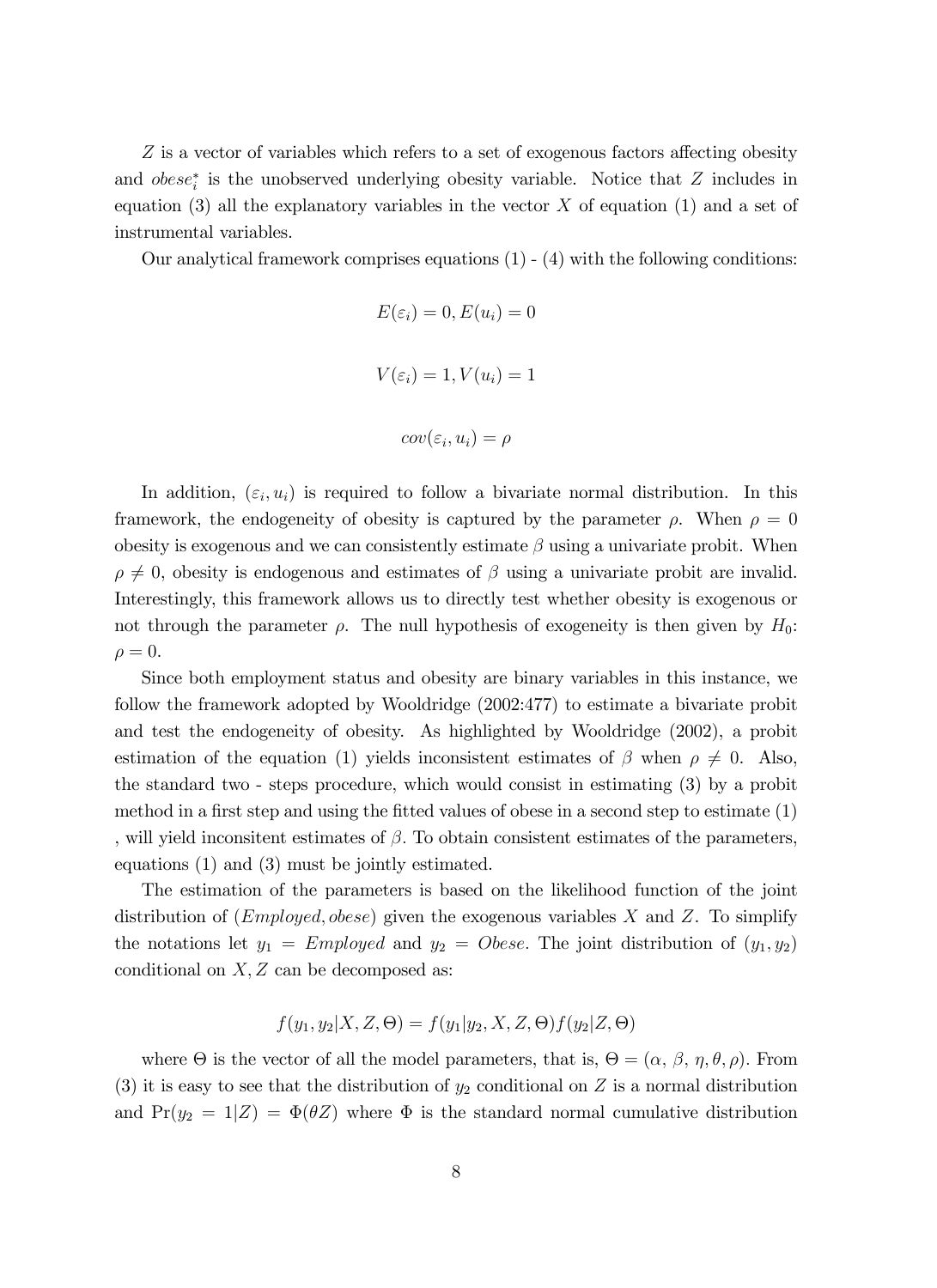function. The distribution of  $y_1$  conditional on  $y_2, X, Z$  is a bit cumbersome to present here and we refer the reader to Wooldridge(2002:478) for more details.

After estimating the parameters  $\alpha$ ,  $\beta$ ,  $\eta$  (from the bivariate probit approach), we can obtain estimates of the conditional probabilities of being employed for each observation. That is, if  $\hat{\alpha}$ ,  $\hat{\beta}$ ,  $\hat{\eta}$  are the consistent estimates of the respective parameters, the predicted conditional probability of being employed for an observation i is given by:

$$
\Phi(\widehat{\alpha} + \widehat{\beta}obese_i + \widehat{\eta}X_i)
$$

We define the percentage marginal effect  $(M.E.)$  of obesity on the probability of being employed at a given point  $i$  as

$$
M.E_{\cdot i} = \frac{\Phi(\widehat{\alpha} + \widehat{\beta} + \widehat{\eta}X_i) - \Phi(\widehat{\alpha} + \widehat{\eta}X_i)}{\Phi(\widehat{\alpha} + \widehat{\eta}X_i)}
$$
(5)

We compute the average marginal effect by taking  $(5)$  at the mean point. That is the average marginal effect  $(A.M.E)$  is computed as:

$$
A.M.E. = \frac{\Phi(\widehat{\alpha} + \widehat{\beta} + \widehat{\eta} \overline{X}) - \Phi(\widehat{\alpha} + \widehat{\eta} \overline{X})}{\Phi(\widehat{\alpha} + \widehat{\eta} \overline{X})}
$$
(6)

Where  $\overline{X}$  is the sample average of X.

## 3.2 Data

For this empirical study, we used the first wave of survey data from National Income Dynamics Studies (NIDS). NIDS is a national household panel study that was conducted for the first time in 2008. The NIDS data is a nationally representative sample of 28 000 individuals in 7 300 households across South Africa. Because we are interested in employment, we restrict the sample to the active population aged between 18 and 65 years.

#### 3.2.1 Dependent Variable: Employment Status

Since the aim of this study is to investigate the impact of obesity on the probability of being employed, we use employment status at the time of the survey as our dependent variable. The NIDS records different types of employment including self-employment and paid employment. The measure of employment used in this study includes paid employment as well as self-employment.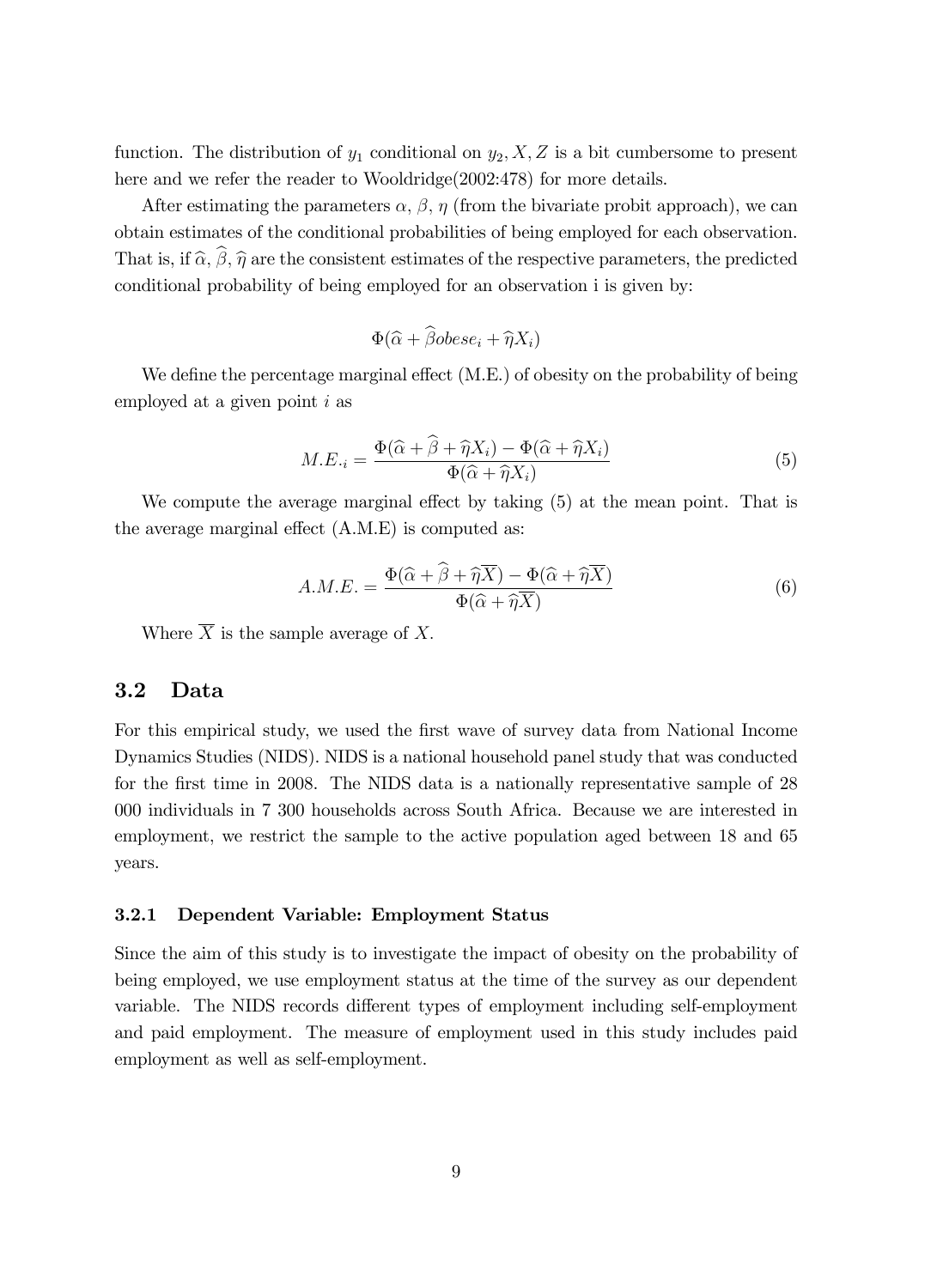### 3.2.2 Independent Variables

#### Obesity measures

The NIDS records the weight, height and waist of respondents in its data base. We use the measures of height and weight to construct a measure of Body Mass Index (BMI) as weight (in kgs) divided by height in meters squared (in  $m<sup>2</sup>$ ). To obtain an obesity measure, we follow the World Health Organization (WHO) guideline using the BMI variable. We classify an individual as obese when having a BMI of greater than 30. To control for measurement errors, unrealistic values in the low and high ranges were excluded.

#### Race

In countries like South Africa, race could be viewed as a discriminatory factor in the job market. White individuals are assumed to have a higher probability of getting a job relative to the other racial groups. The race classification here is in line with the NIDS questionnaire where the respondents are asked which racial group they belong to. Thus, we have four categories namely White, African, Coloured and Asian-Indian. The ìWhiteîgroup has been chosen as the reference category in the estimation.

#### Province and Region

Obviously there is some heterogeneity among South African regions in terms of job market due to economic differences. The nine provinces in the country are used and the regions are also separated into Rural and Urban. Generally, there are more job opportunities in urban areas than in rural areas and in South Africa the province of Gauteng contributes more than  $35\%$  in the country's GDP.<sup>1</sup> Thus, we use the province of Gauteng as the reference category.

#### Education

Education is one of the key determinants of the job market in terms of getting a job as well as earning a higher remuneration. This is because education is believed to increase individuals productivity and skill. This variable was categorized into six categories ranging from 'no education' to tertiary education. Education at a tertiary level is the reference category.

#### Marital Status

Marital status is also an important factor in the job market. Married individuals are believed to put more effort into job search and thus increase their probability of

<sup>&</sup>lt;sup>1</sup>See Statistics Saout Africa Release (fourth quarter 2013)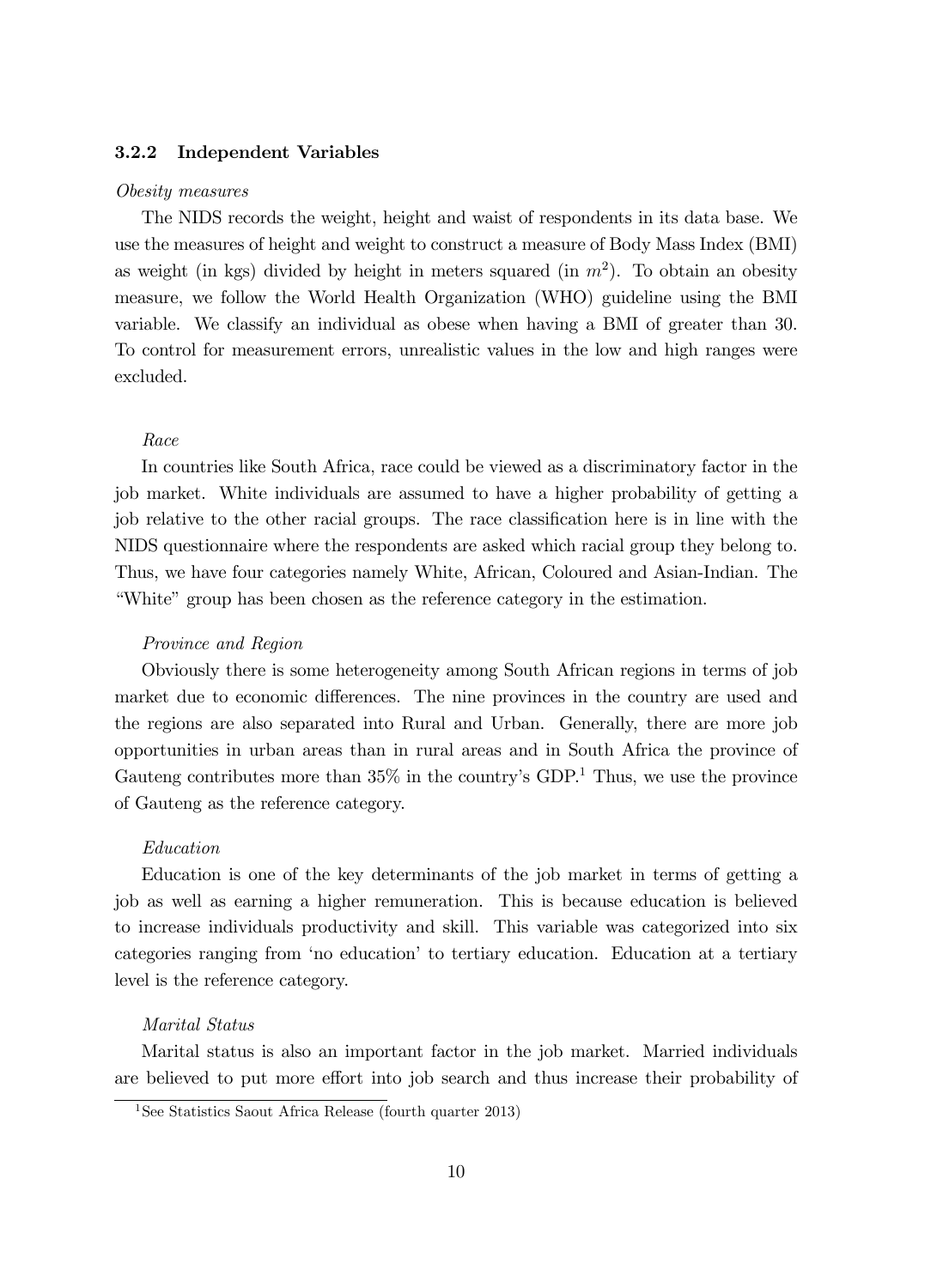getting a job. We categorized the marital status as 1 if the respondent is married or in a relationship and 0 otherwise.

## Age

Age and functions of age (age squared, age cube) are usually used in the job market literature. In our case, responsibilites come with age and older individuals are likely to be employed because of factors such as work experience, level of education, etc.. However, we also use age squared to take into account the fact there is a cutoff age where the probability of being employed decreases with age (life cycle profile). To account for the legal working age, we use an age range of 18-65 years.

#### Health

We also include the individual's self-perceived health status as an independent variable. This variable ranges from  $1$  "Excellent" to  $5$  "Poor". The first category, "Excellent", is the reference category.

### 3.2.3 Instrumental Variables

As mentioned above, the estimates of the coefficient of obesity using the standard probit technique are invalid under the assumption of endogeneity of obesity. To curb the endogeneity issue we need some valid instruments in order to get consistent and valid estimates of the model. The validity of an instrument requires typically two conditions:  $(i)$  the instrument must be correlated with the suspected endogenous variable<sup>2</sup> (in this case, Obese),  $(ii)$  the instrument must not be correlated with the error term of the structural model, that is, the instrument must be uncorrelated with the dependent variable. The first condition can be easily tested using a simple Wald test whereas the second cannot be tested directly. In our case, it means that for an instrument to be valid it must be correlated with obesity and uncorrelated with the labor market outcome (employment status). Ideally, genetic or parental factors such as biological parents obesity status, which are proven to be correlated with obesity (Linderboom et al. 2010) but are not associated with labor market outcome, would constitute good candidates in this case. Such variables are difficult to find in the context of the NIDS database. Instead, we propose the use of three instruments; one related to physical activity, one related to the head of household obesity status, and the other one to various illnesses associated with obesity status.

The NIDS questionnaire asked the respondents the frequency of their exercise activity. Obviously, the degree of physical activity variable can easily pass the test of the first

 $2$  when this condition is violated, the instrument is said to be a weak instrument.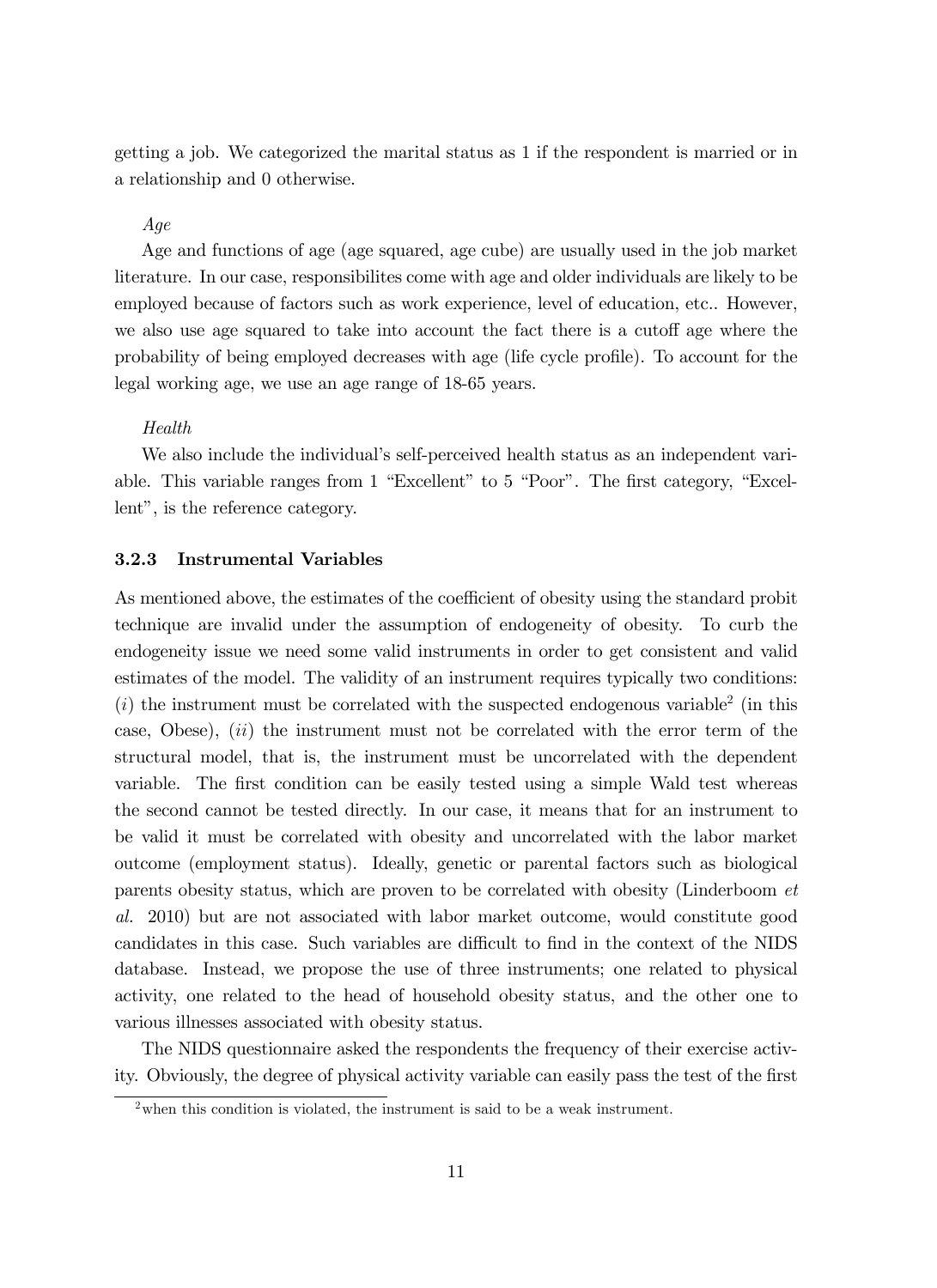condition. It is widely accepted that the degree of physical activity (sport) and obesity are negatively correlated. However, it is not guaranteed that the degree of physical activity will pass the second instruments validity condition test. In fact, if the level of physical activity in question is costly - for example gym membership - there may be a correlation between the employment status and that specific physical activity. But if it is costless - for example walking or running - it may also pass the second condition test.

The obesity status of the head of the household could affect a respondent's obesity through biological transmission or through sharing some common behaviour (such as dietary habits or eating patterns). It is difficult to ascertain a direct link between a respondent's or head of household's obesity status and their respective employment status. Thus, if there is any impact of the respondent's head of household's obesity on their employment status, that would likely be through the impact of the respondentís head of household's obesity on their obesity status.

The NIDS questionnaire also asked the respondents whether they had ever been diagnosed or treated by a doctor with diseases such as high or low blood pressure, heart problems, diabetes or a stroke. Obese individuals are likely to contract one of these cited deseases and we expect a correlation between individuals obesity status and these illnesses. We also assume that being diagnosed in the past with one these illnesses does not have a direct impact on current individuals' employment status. We created a dummy variable taking the value of 1 when the respondent's response to one of these questions is yes and 0 otherwise.

## 4 Results

## 4.1 Descriptive Statistics

As mentioned previously, the sample is restricted to the active population (6652 individuals) recorded in the first wave of the NIDS.

Table A.1 reports the distribution of the sample according to employment status and obesity. 63.5% of the sample are employed whereas 37.5% are unemployed. The employment rate is 73.2% among active men and 53% among women.

Figure 1 shows the repartition of individuals according to the WHO body weight classification. 25% of individuals above 18 years old are classified as obese whereas  $4.3\%$ are extremely obese. Thus,  $29.3\%$  are classified in the category 1 (obese) of our measure of obesity. Table A.1 shows that  $15.6\%$  of males are classified as obese while nearly  $40\%$ of women are also classified as obese.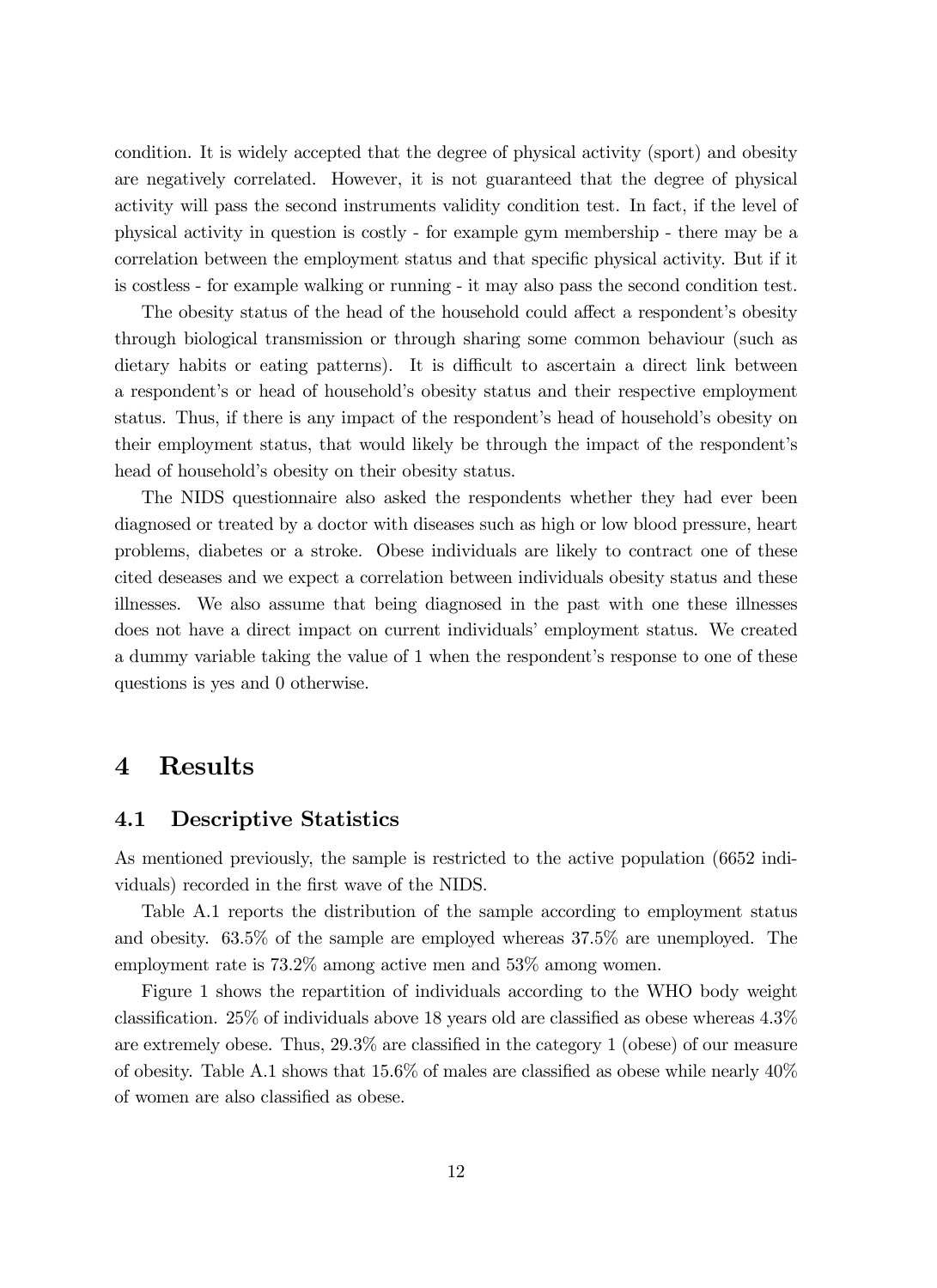Table A.2 reports the distribution of employment by obesity categories. As shown in Table 2, 29% of the sample individuals who are employed are obese and 30% of those who are unemployed are also obese. We report in the appendix the descriptive statistics of other variables.

## 4.2 Univariate Probit Results

The baseline univariate probit model is shown in Table B.1 in the Appendix. This estimation includes all the covariates used (age, marital status, race, education, area and region) without controlling for endogeneity and sex.

The coefficient for obesity measure is negative and significantly different from zero. This means that, controlling for the other socio-economic and demographic characteristics (except sex), an obese individual has, on average, a lower probability of obtaining employment when compared to a non-obese individual. The average marginal effect is negative  $(-0.04)$  and significantly different from zero at the  $1\%$  level. It means that, keeping all other factors fixed at their sample means, an obese individual has a  $0.04\%$ less chance of being employed relative to a non-obese individual. When we control for sex without controlling for the endogeneity of obesity, the coefficient of obesity becomes insignificant at the  $10\%$  confidence level. Table B.2 reports the results of separate regressions for males and females. In neither case, the coefficient of obesity is significant.

However, as mentioned in the previous section, these estimates may be biased and invalid if obesity is endogenous. A likelihood ratio test will be used in the next section to test the exogeneity of obesity.

## 4.3 Bivariate Probit Results

Results of the impact of obesity on employment from the bivariate probit model are shown in Table B.3 and Table B.4. Table B.3 reports the results of the estimation of the obesity status equation in (4) whereas Table B.4 reports the results for the employment status equation in (1).

Firstly, we test the null hypothesis that obesity is exogenous in equation (1), that is, we test the hypothesis that  $\rho = 0$  using a likelihood ratio test. The results of the test are reported at the bottom of Table B.4. The likelihood ratio statistic is 12.55. Therefore, the null hypothesis is rejected at the  $1\%$  level and thus  $\rho$  is significantly different from 0. The implication of this is that obesity is endogenous in (1) and therefore the results from the univariate probit in table B.2 are invalid. Next, we present the results of the bivariate probit model estimation where instrumental variables are used to control for obesity.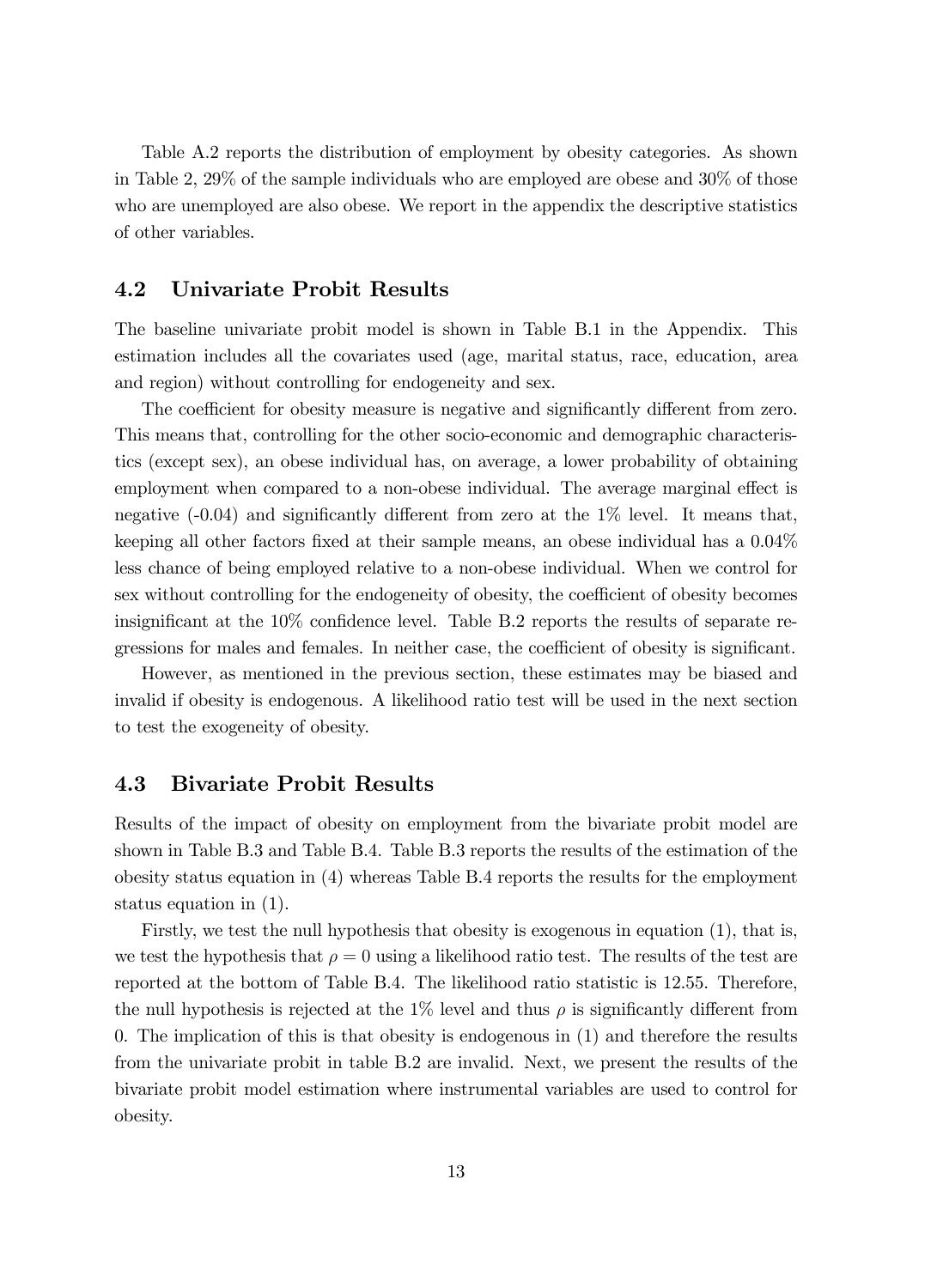The instruments used include the respondent's degree of physical exercises per week, whether the respondent has ever been diagnosed or treated with a disease such as high or low blood pressure, diabetes, heart problems and/or a stroke; and the obesity status of the respondent's head of household. Results in Table B.3 show that the coefficients of all instruments are significant in equation  $(4)$  and a Wald test indicates that the three instruments signicantly have explanatory power for obesity. Thus, the instruments used are non - weak instruments and pass the first condition of the instruments validity stated above.

The coefficient of obesity is negative  $(-0.97)$  and significantly different from zero at the  $1\%$  level. Notice that this coefficient is higher in magnitude compared to the univariate probit case. This confirms the theoretical view and previous finding that obesity has a negative impact on the job market outcome. Here this finding implies that given the same other factors we control for, on average an obese individual has a lower probability of getting a job relative to a non-obese individual (overweight, normal, underweight). The average marginal effect is  $-0.37$  and statistically significant. Nonetheless, this result must be interpreted with caution in terms of discrimination against obese people in the job market. In fact, there are probably some unobserved factors that we do not control for and these results are based on the assumption that the instruments we use for obesity are uncorrelated with employment status.

Once again, we perform separate regressions for males and females using the same instruments. The results are reported in Table B.6. For females, we are not able to reject the null hypothesis of exogeneity of obesity whereas for males we can reject this hypothesis at the  $10\%$  level. Also, the results show that the coefficient of obesity for females is not statistically significant while it is significant at  $1\%$  for males (-0.97). The average marginal effect for males is now higher  $(-0.36)$  and statistically significant at the 1% level.

In addition, the different estimated models produce some interesting results. Most of the variables coefficients have the expected signs. For example, with regard to race, and using the 'White' race group as the reference level, the coefficients of the 'African' and 'Coloured' race groups are negative and significant. This means that compared to Whites, Blacks and Coloureds, on average, have a lower probability of getting a job. However, in the separate estimations by sex, only Black women have a lower probability of getting a job when compared to white women. Black and Coloured males have less of a chance of getting a job compare to white males. Education seems to play a major factor in the job market. Results indicate that a higher education level increases the probability of getting a job. The living area seemingly ináuences the probability of finding employment. Living in the province of Gauteng increases the probability of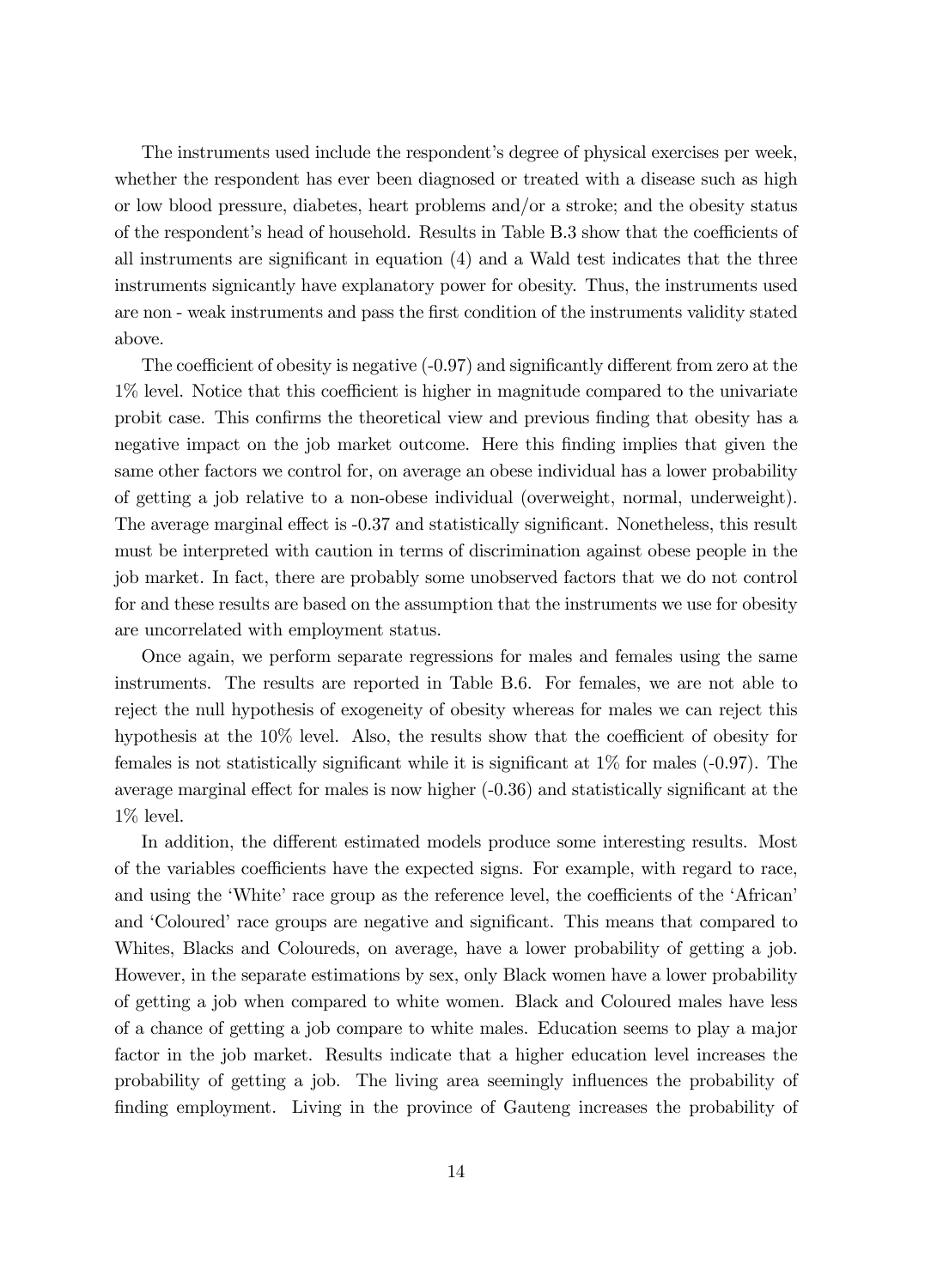getting a job compared to Northern Cape, Limpopo, North West, Eastern Cape and Free State.

# 5 Conclusion

This study examines the impact of obesity on employment status in South Africa using the National Income Dynamic Study (NIDS) data which is a nationally representative household survey. To our knowledge, this is the first South African study using a recursive bivariate probit model in estimating the relationship between obesity and employment.

The results suggest that obesity has a negative effect on employment. Our results are in line with the Öndings that emerge from the bulk of the existing literature regarding obesity and employment.

In terms of policy implications, the most important result of this study is that obesity could be a serious hindrance to employment opportunities in South Africa and therefore requires government intervention in respect of policies that control obesity especially because current policy and policy implications in South Africa regarding obesity are limited. However, as we already mentioned, further investigation is necessary to interpret these results in terms of discrimination against obese people in the job market in South Africa.

Because this is the first study of its kind in South Africa, areas related to the economics of obesity in South Africa require further academic investigation. For example, it would be interesting to investigate whether there is a wage discrimination between obese and non - obese individuals in the job market.

In addition, this study opens the door for more investigations from an econometric analysis perspective. A panel data econometric analysis will provide more robust results in terms of controlling unobserved factors and using more valid instrumental variables in the estimation. We are currently working on introducing a dynamic dimension in the study by using the several waves of the NIDS data.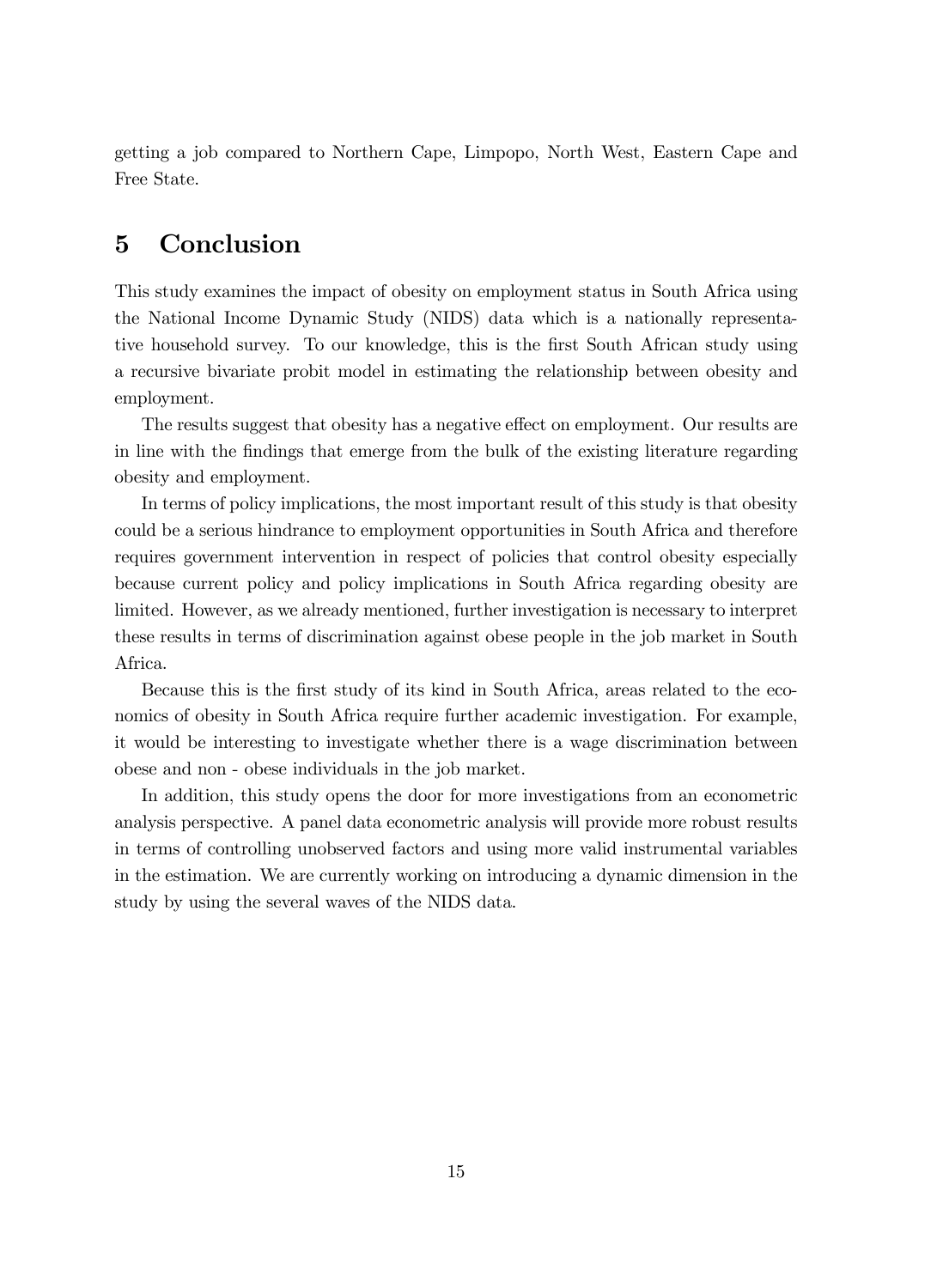# References

- [1] Ardington, C. & Case, A. (2009). Health: Analysis of the NIDS Wave 1 Dataset, National Income Dynamics Survey. NIDS Discussion Paper No. 2, July 2009. University of Cape Town. (Accessed 27 March 2013).
- [2] Ashwell, M., & Hsieh, S. D. (2005). Six reasons why the waist-to-height ratio is a rapid and effective global indicator for health risks of obesity and how its use could simplify the international public health message on obesity. International Journal of Food Sciences and Nutrition, 56(5), 303-307.
- [3] Caballero, B. (2005). A Nutrition Paradox Underweight and Obesity in Developing Countries. The New England Journal of Medicine,  $352$  (15):  $1514 - 1516$ .
- [4] Costa, D.L. & Steckel, J.H. (1999). Long Term Trends in Health, Welfare and Economic Growth in the United States.
- [5] Cawley, J. (2004). The Labour Market Impact of Obesity. The Economics of Obesity,  $18 - 20.$
- [6] Garcia, J., & Quintana-Domeque, C. (2007). Obesity, employment and wages in Europe. Advances in Health Economics and Health Services Research, 17, 187-217.
- [7] Goedecke, J.H., Jennings, C.L. & Lambert, E.V. (2005). Obesity in South Africa.
- [8] Gortmaker, S.L., Swinburn, B.A., Levy, D., Carter, R., Mabry, P.L., Finegood, D.T., Huang, T., Marsh, T. & Moodie, M.L. (2011). Changing the future of obesity: science, policy and action. Lancet,  $378: 838 - 847$ .
- [9] Greve, J. (2007). Obesity and Labour Market Outcomes. Working Paper 07-13.
- [10] Hattingh, C. (2009). The Impact of Obesity on the South African Economy. Unpublished dissertation.
- [11] Heineck, G. (2007). Fatness and labour market outcomes in the  $UK$  First evidence from the BHPS.
- [12] Johansson, E., Bokerman, P., Kiiskinen, U & Heliovaara M. (2009). Obesity and labour market success in Finland: the difference between having a high BMI and being fat. Economics and Human Biology,  $7(2009)$ :  $36 - 45$ .
- [13] Lindeboom, M., Lundborg, P. & Klaauw, B. (2010). Assessing the impact of obesity on labour market outcomes. Economics and Human Biology,  $7$  (2008):  $309 - 319$ .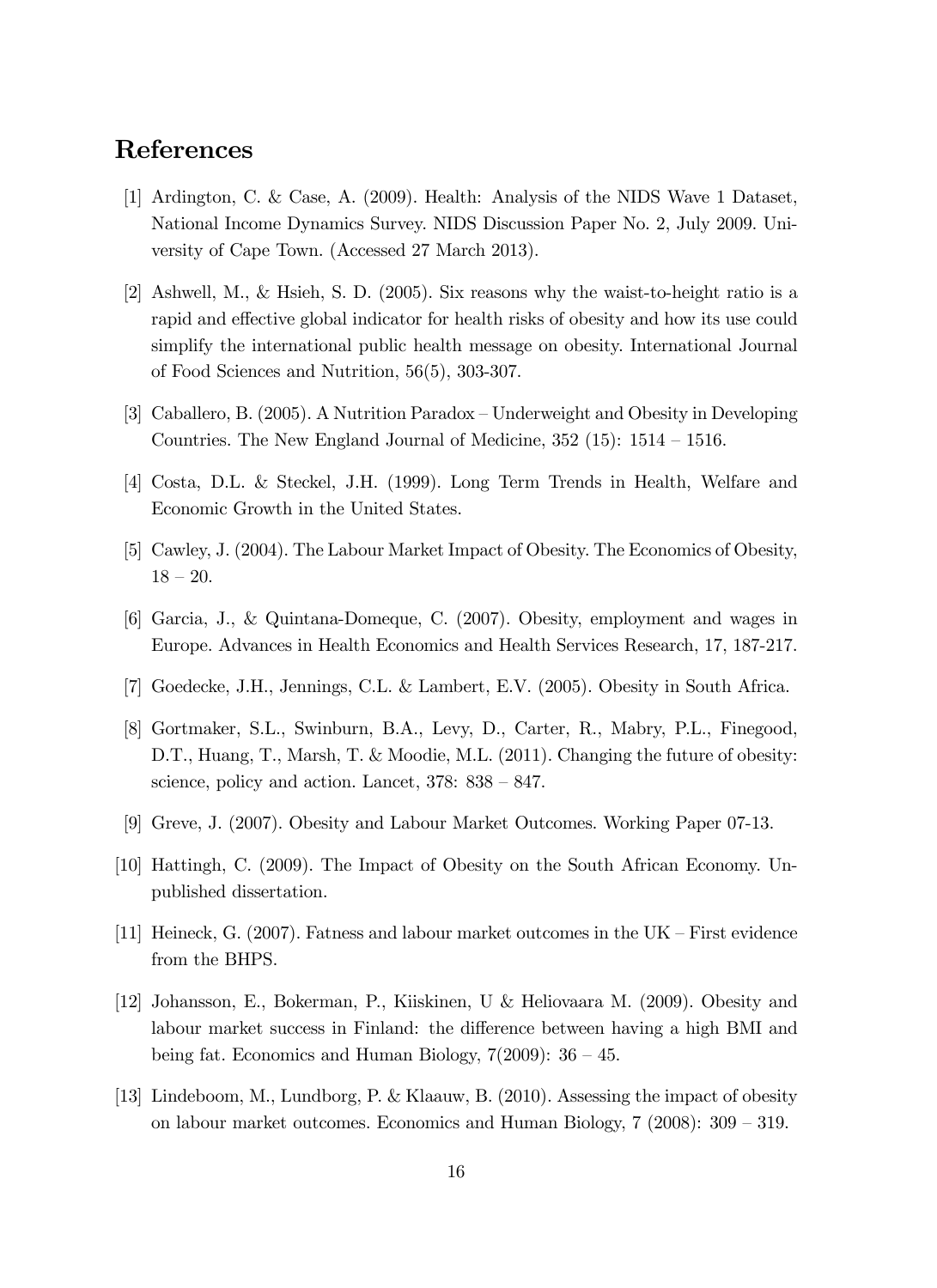- [14] Lobstein, T., Baur, L., & Uauy, R. (2004). Obesity in children and young people: a crisis in public health. Obesity reviews, 5(1), 4-85.
- [15] Luo, M. & Zhang, C. (2012). Non-linear relationship between body mass index and labour market outcomes: new evidence from China. Munich Personal RePEc Archive.
- [16] Martorell, R., Khan, L., Hughes, M.L. & Grummer-Strawn, L.M. (2000). Obesity in women from developing countries. European Journal of Clinical Nutrition (2000), 54:  $247 - 253$ .
- [17] McCormick, B. (2006). Economic costs of obesity and the case for government intervention. Obesity Review,  $8(2007)$ : 161 – 164.
- [18] Morris, S. (2007). The impact of obesity on employment. Labour Economics, 14(3), 413-433.
- [19] Pan, W. H. & Yeh, W. T. (2008). How to define obesity? Evidence-based multiple action points for public awareness, screening, and treatment: an extension of Asian-Pacific recommendations. Asia Pacific Journal of Clinical Nutrition, 17(3), 370.
- [20] Wooldridge, J. M. (2002). Econometric analysis of cross section and panel data. The MIT press: Massachusetts.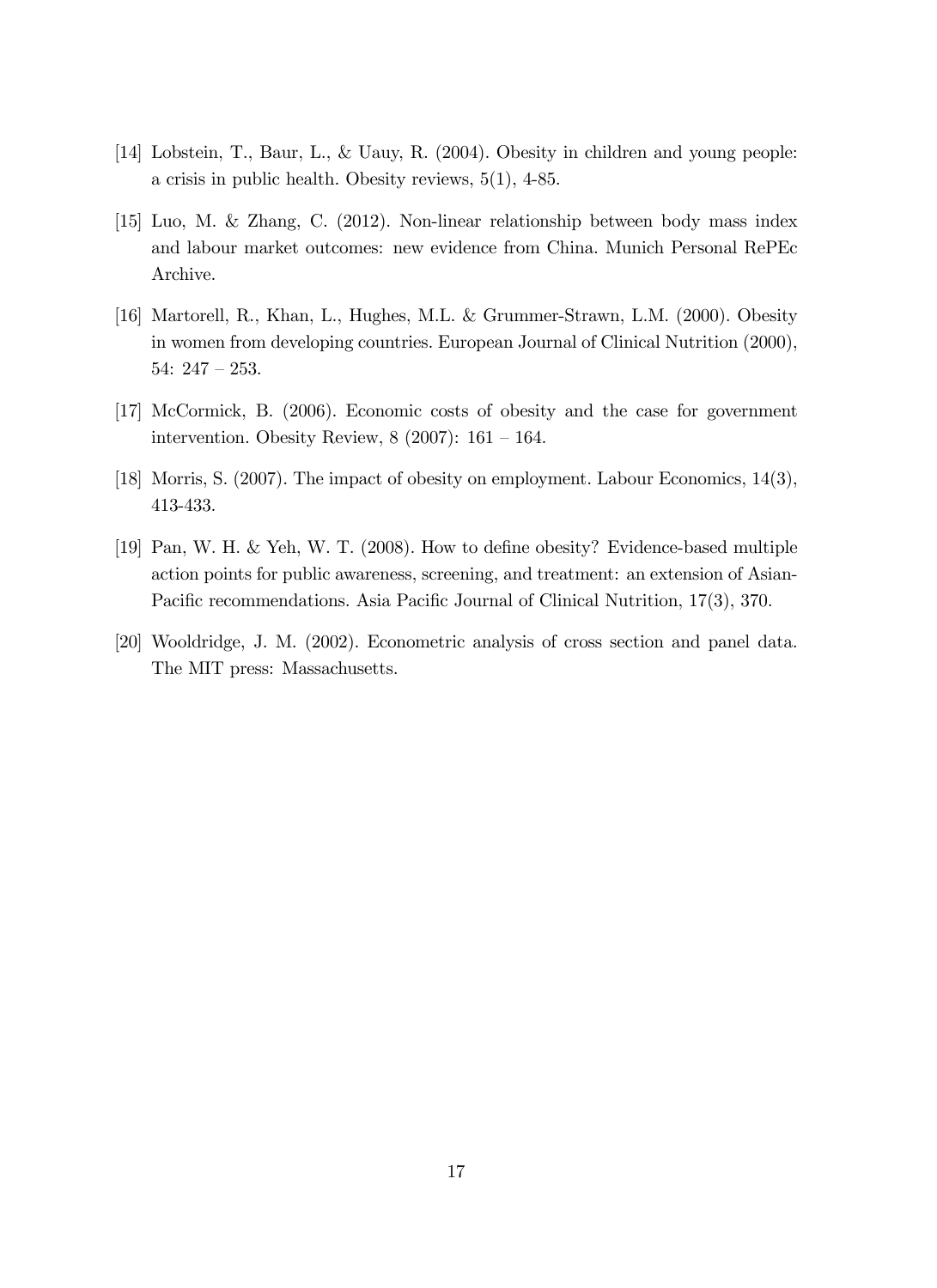## **Appendix A: Descriptive Statistics**

|                | <b>Employment</b> |          | <b>Obesity</b> |           |  |
|----------------|-------------------|----------|----------------|-----------|--|
|                | Unemployed        | Employed | Obese          | Non-obese |  |
| <b>Males</b>   | 26.80             | 73.20    | 15.62          | 84.38     |  |
| <b>Females</b> | 45.92             | 54.08    | 39.92          | 60.08     |  |
| <b>Total</b>   | 37.47             | 62.53    | 29.33          | 70.67     |  |
|                |                   |          |                |           |  |

Table A.1. Sex by Employment and Obesity

Table A.2. Employment and Obesity

|                   | Non-obese | <b>Obese</b> | <b>Total</b> |
|-------------------|-----------|--------------|--------------|
| <b>Unemployed</b> | 70.06     | 29.94        | 100.00       |
| <b>Employed</b>   | 71.06     | 28.94        | 100.00       |
| <b>Total</b>      | 70.67     | 29.33        | 100.00       |

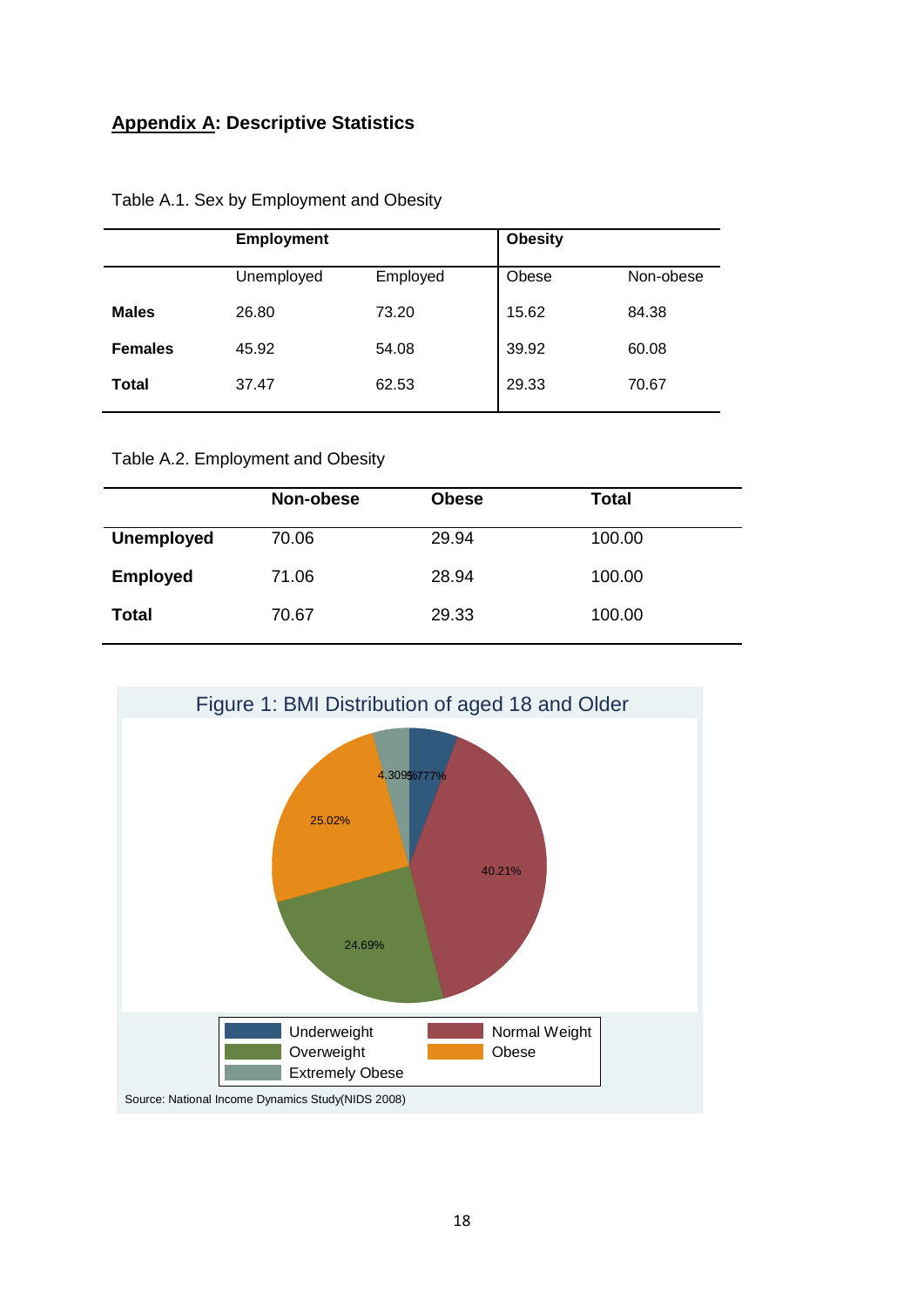# **Appendix B: Estimation Results**

| obese           | $-0.109***$ |
|-----------------|-------------|
|                 | (0.04)      |
| Area            | $-0.007$    |
|                 | (0.04)      |
| Age             | $0.102***$  |
|                 | (0.01)      |
| Age2            | $-0.001***$ |
|                 | (0.00)      |
| Married         | $0.091**$   |
|                 | (0.04)      |
| <b>Health</b>   |             |
| Very good       | $-0.040$    |
|                 | (0.04)      |
| Good            | $-0.105**$  |
|                 | (0.05)      |
| Fair            | $-0.155**$  |
|                 | (0.06)      |
| Poor            | $-0.158*$   |
|                 | (0.09)      |
| Race            |             |
| Africans        | $-0.460***$ |
|                 | (0.10)      |
| Coloured        | $-0.256**$  |
|                 | (0.11)      |
| Asian - Indians | $-0.060$    |

Table B.1. Univariate Probit Regression of the Impact of Obesity on Employment: All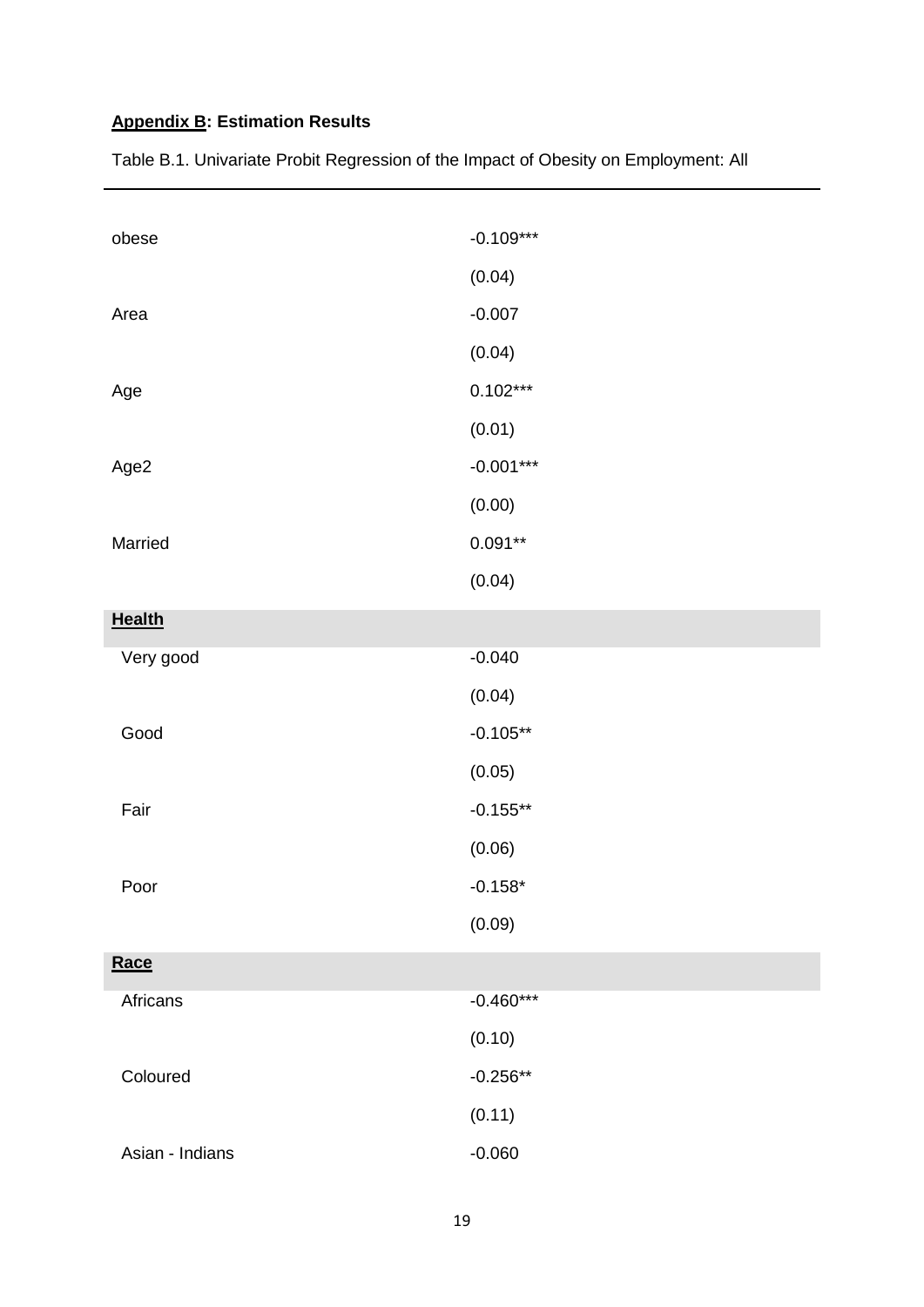|                      | (0.19)      |
|----------------------|-------------|
| <b>Education</b>     |             |
| None                 | $-0.526***$ |
|                      | (0.08)      |
| Grade $0 - 6$        | $-0.612***$ |
|                      | (0.07)      |
| <b>Grade 7 - 9</b>   | $-0.584***$ |
|                      | (0.06)      |
| Grade 10 - 11        | $-0.609***$ |
|                      | (0.06)      |
| Grade 12             | $-0.395***$ |
|                      | (0.06)      |
| <b>Province</b>      |             |
| Western Cape         | 0.046       |
|                      | (0.09)      |
| Eastern Cape         | $-0.481***$ |
|                      | (0.07)      |
| Northern cape        | $-0.381***$ |
|                      | (0.09)      |
| <b>Free State</b>    | $-0.332***$ |
|                      | (0.08)      |
| <b>Kwazulu Natal</b> | $-0.295***$ |
|                      | (0.07)      |
| North West           | $-0.398***$ |
|                      | (0.07)      |
| Mpumalanga           | $-0.149*$   |
|                      | (0.08)      |
| Limpopo              | $-0.460***$ |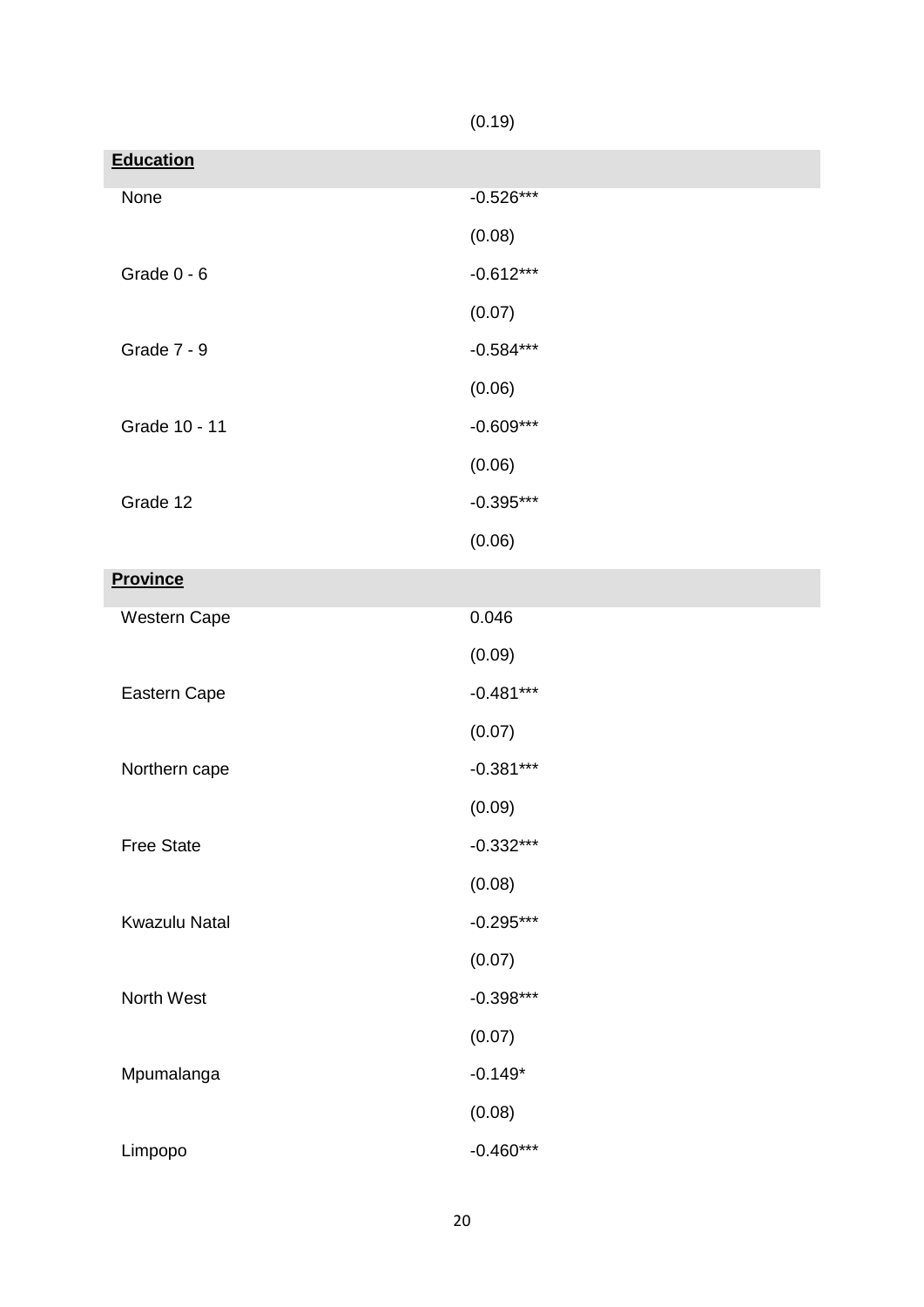|                                   | (0.09)      |
|-----------------------------------|-------------|
|                                   |             |
| Constant                          | $-0.896***$ |
|                                   | (0.22)      |
|                                   |             |
|                                   |             |
| <b>Marginal effect of obesity</b> | $-0.042***$ |
|                                   | (0.01)      |
| $N***$                            | 6284        |
| $\mathbb{I}$ *****                | $-3686.02$  |

standard errors in parenthesis, \* p<0.1, \*\* p<0.05, \*\*\* p<0.01, \*\*\*\* N is the number of observations, \*\*\*\*\* ll is the log-likelihood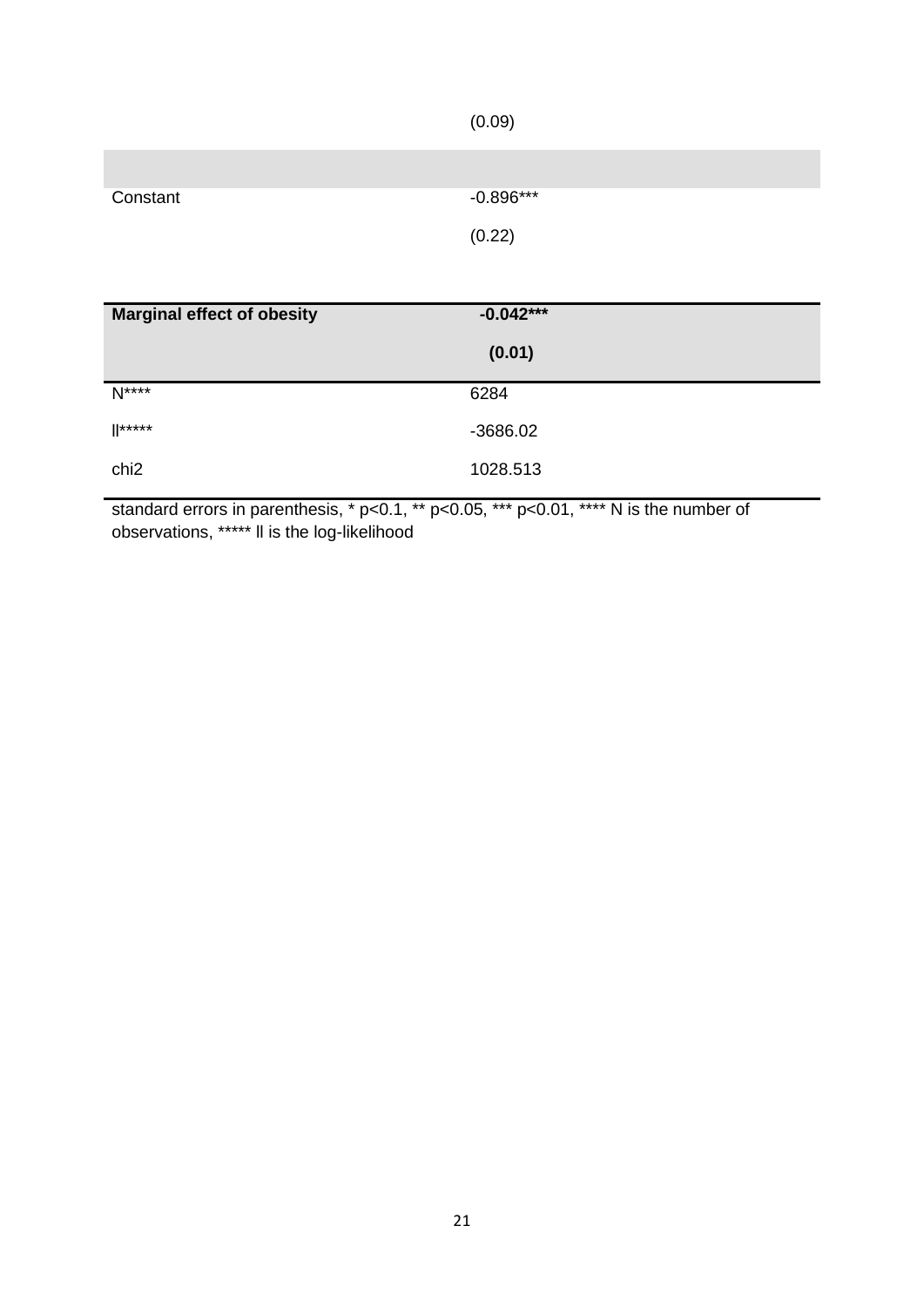|                 | Females     | Males       |
|-----------------|-------------|-------------|
| obese           | 0.053       | 0.001       |
|                 | (0.05)      | (0.08)      |
| Area            | $-0.027$    | 0.020       |
|                 | (0.06)      | (0.07)      |
| Age             | $0.125***$  | $0.086***$  |
|                 | (0.01)      | (0.02)      |
| Age2            | $-0.001***$ | $-0.001***$ |
|                 | (0.00)      | (0.00)      |
| Married         | $-0.131***$ | $0.543***$  |
|                 | (0.05)      | (0.07)      |
| <b>Health</b>   |             |             |
| Very good       | 0.011       | $-0.035$    |
|                 | (0.06)      | (0.07)      |
| Good            | $-0.031$    | $-0.053$    |
|                 | (0.06)      | (0.07)      |
| Fair            | $-0.105$    | $-0.024$    |
|                 | (0.08)      | (0.11)      |
| Poor            | 0.014       | $-0.228$    |
|                 | (0.11)      | (0.16)      |
| Race            |             |             |
| Africans        | $-0.387***$ | $-0.614***$ |
|                 | (0.13)      | (0.18)      |
| Coloured        | $-0.104$    | $-0.479**$  |
|                 | (0.14)      | (0.19)      |
| Asian - Indians | 0.042       | $-0.310$    |
|                 | (0.24)      | (0.31)      |

Table B.2 Univariate Probit Regression of the Impact of Obesity on Employment by sex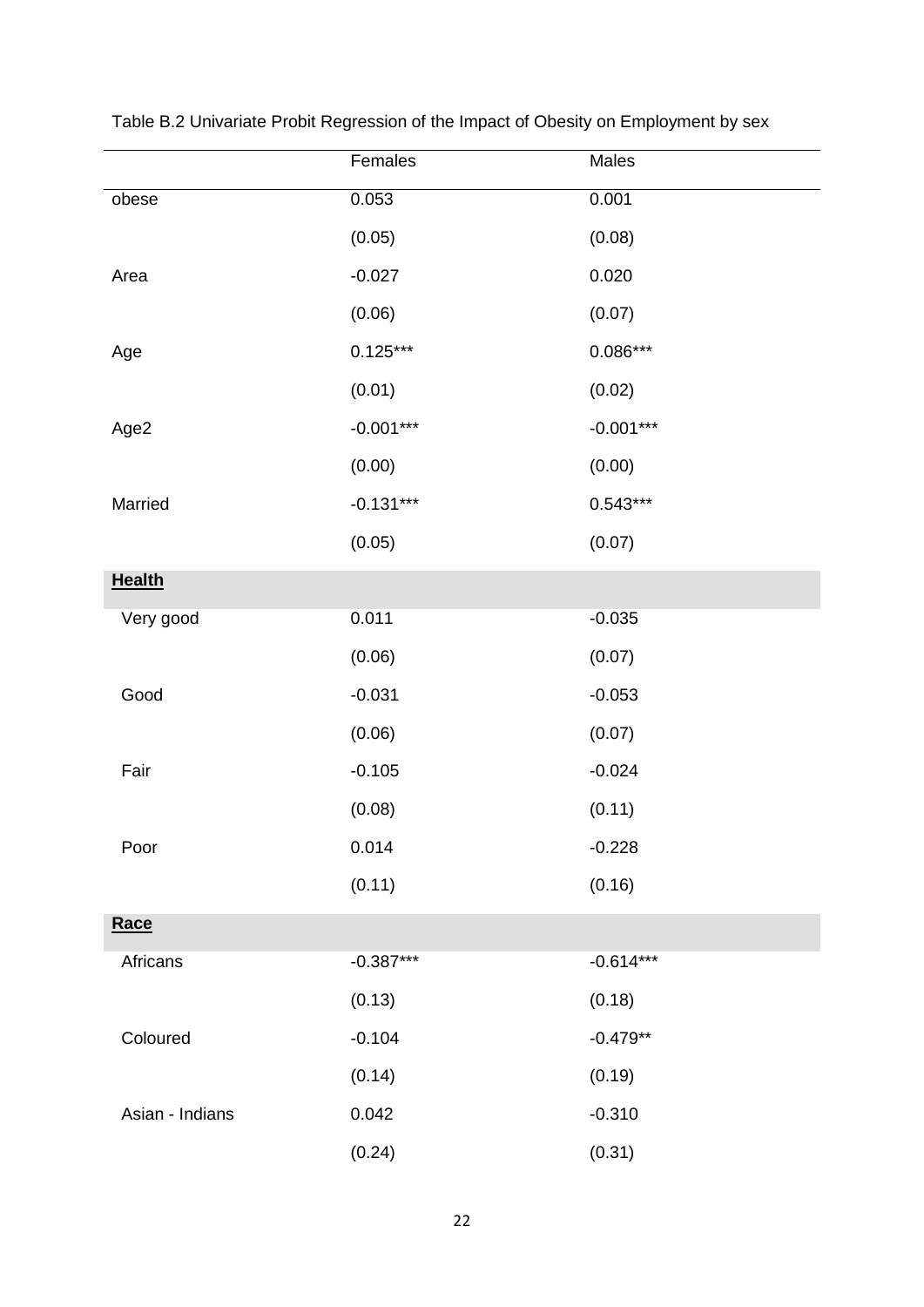| <b>Education</b>     |             |             |
|----------------------|-------------|-------------|
| None                 | $-0.768***$ | $-0.227*$   |
|                      | (0.11)      | (0.13)      |
| Grade $0 - 6$        | $-0.825***$ | $-0.444***$ |
|                      | (0.09)      | (0.11)      |
| Grade 7 - 9          | $-0.749***$ | $-0.407***$ |
|                      | (0.08)      | (0.10)      |
| Grade 10 - 11        | $-0.759***$ | $-0.387***$ |
|                      | (0.08)      | (0.11)      |
| Grade 12             | $-0.455***$ | $-0.310***$ |
|                      | (0.08)      | (0.10)      |
| <b>Province</b>      |             |             |
| Western Cape         | 0.072       | 0.078       |
|                      | (0.11)      | (0.15)      |
| Eastern Cape         | $-0.346***$ | $-0.655***$ |
|                      | (0.10)      | (0.11)      |
| Northern cape        | $-0.390***$ | $-0.344**$  |
|                      | (0.12)      | (0.15)      |
| <b>Free State</b>    | $-0.257**$  | $-0.454***$ |
|                      | (0.11)      | (0.13)      |
| <b>Kwazulu Natal</b> | $-0.114$    | $-0.510***$ |
|                      | (0.09)      | (0.11)      |
| North West           | $-0.342***$ | $-0.478***$ |
|                      | (0.10)      | (0.12)      |
| Mpumalanga           | $-0.029$    | $-0.283**$  |
|                      | (0.11)      | (0.13)      |
| Limpopo              | $-0.285**$  | $-0.633***$ |
|                      | (0.11)      | (0.14)      |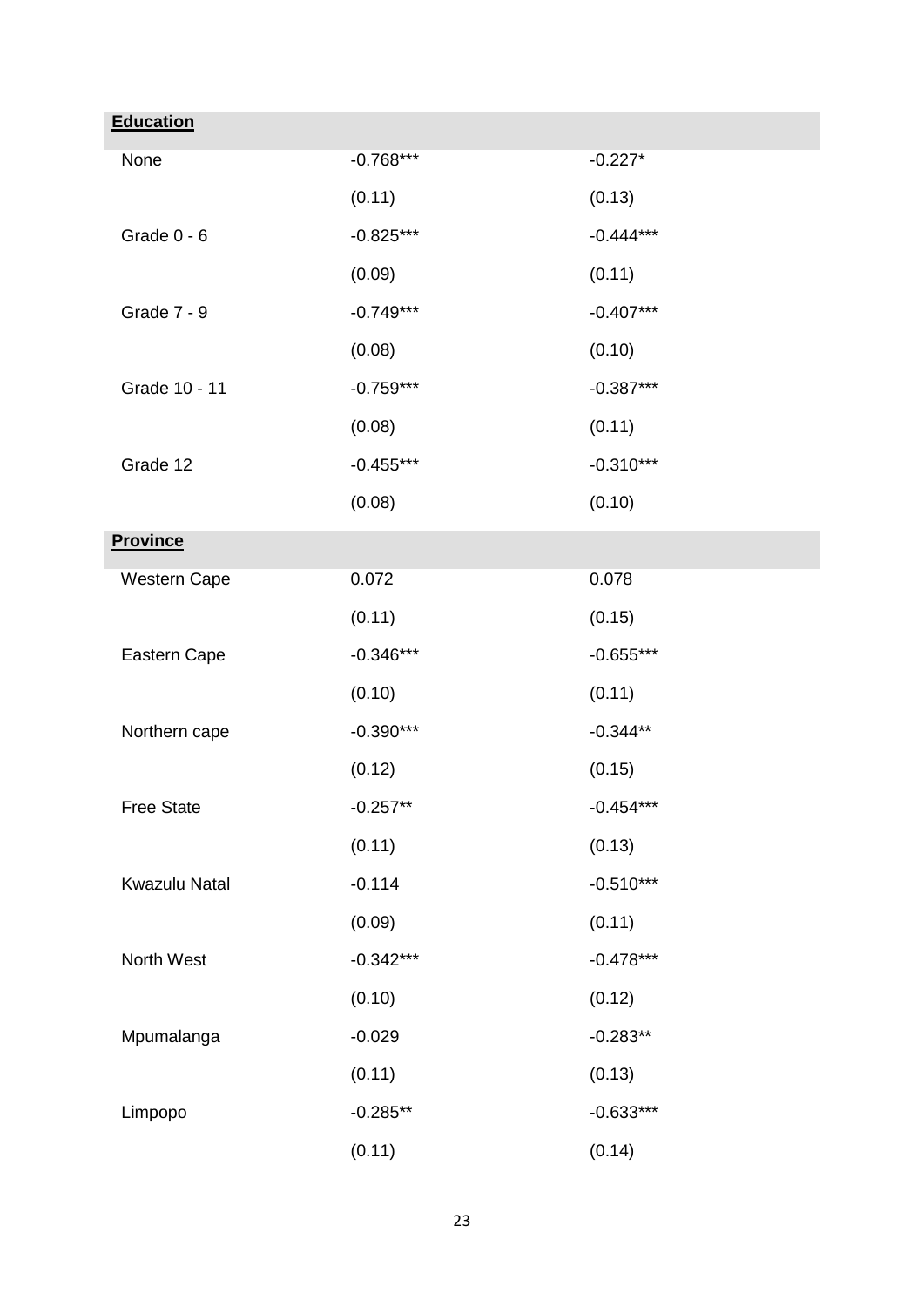| Constant | $-1.783***$ | $-0.034$ |
|----------|-------------|----------|
|          | (0.30)      | (0.35)   |

| Marginal effect of obesity | 0.021       | 0.000       |
|----------------------------|-------------|-------------|
|                            | (0.02)      | (0.02)      |
| $N***$                     | 3551        | 2733        |
| $  ^{****}$                | $-2084.882$ | $-1396.542$ |
| chi <sub>2</sub>           | 746.0233    | 416.8411    |

standard errors in parenthesis, \* p<0.1, \*\* p<0.05, \*\*\* p<0.01, \*\*\*\* N is the number of observations, \*\*\*\*\* ll is the log-likelihood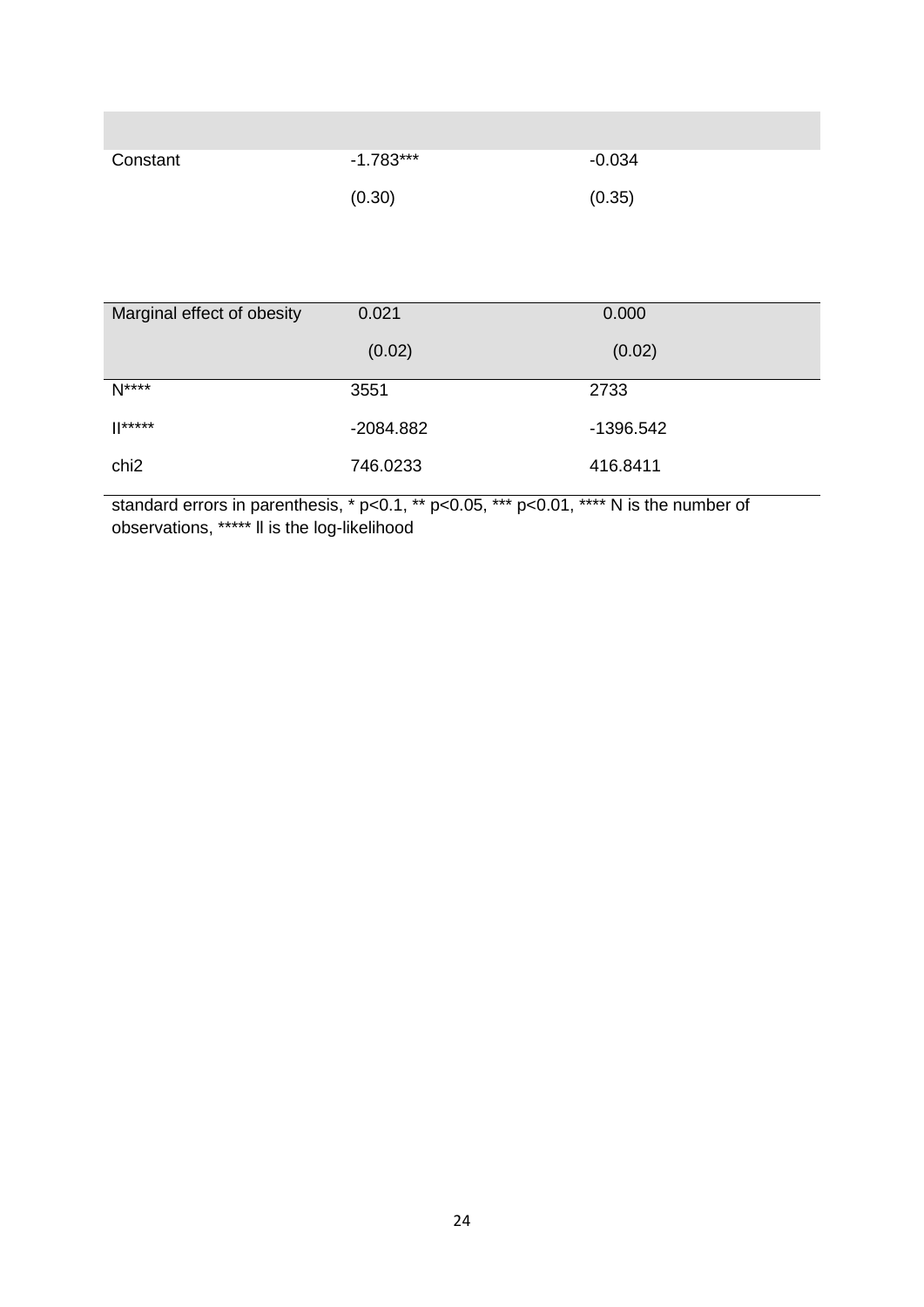| Area                | $-0.150**$                     |
|---------------------|--------------------------------|
| Age                 | (0.06)<br>$0.132***$<br>(0.02) |
| Age2                | $-0.001***$<br>(0.00)          |
| Married             | $0.297***$<br>(0.06)           |
| <b>Health</b>       |                                |
| Very good           | 0.027<br>(0.07)                |
| Good                | $-0.006$<br>(0.07)             |
| Fair                | $-0.034$<br>(0.10)             |
| Poor                | $-0.043$<br>(0.14)             |
| Race                |                                |
| Africans            | 0.154<br>(0.14)                |
| Coloured            | 0.128                          |
| Asian - Indians     | (0.14)<br>$-0.082$<br>(0.29)   |
|                     |                                |
| <b>Education</b>    |                                |
| None                | $-0.410***$<br>(0.12)          |
| Grade $0 - 6$       | $-0.326***$<br>(0.10)          |
| Grade 7 - 9         | $-0.189**$<br>(0.09)           |
| Grade 10 - 11       | $-0.066$<br>(0.09)             |
| Grade 12            | 0.002<br>(0.09)                |
| <b>Province</b>     |                                |
| <b>Western Cape</b> | 0.081<br>(0.13)                |
| Eastern Cape        | 0.060<br>(0.11)                |
| Northern cape       | $-0.087$<br>(0.13)             |
| <b>Free State</b>   | $-0.124$<br>(0.12)             |
| Kwazulu Natal       | $-0.092$<br>(0.10)             |

Table B.3 Bivariate Probit (First Stage) Regression of Obesity on Covariates: All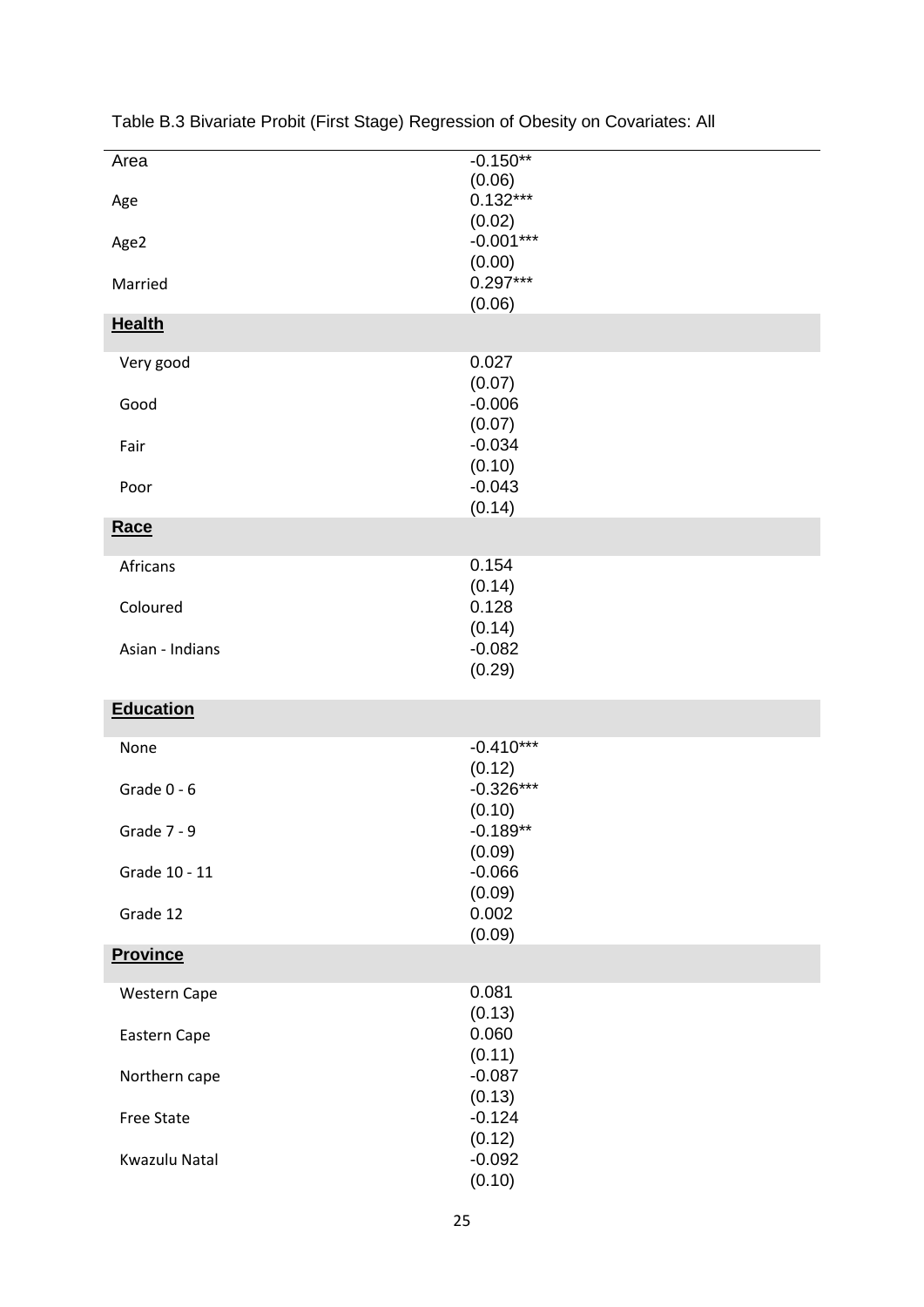| North West              | $-0.078$<br>(0.12)    |
|-------------------------|-----------------------|
| Mpumalanga              | $-0.197$              |
|                         | (0.13)                |
| Limpopo                 | $-0.013$              |
|                         | (0.14)                |
|                         |                       |
| <b>Exercise</b>         | $-0.352***$<br>(0.06) |
| <b>Disease</b>          | $0.547***$            |
|                         | (0.08)                |
| Head of household_obese | $1.842***$            |
|                         | (0.06)                |
| Constant                | $-4.310***$           |
|                         | (0.37)                |

Standard errors in parenthesis. \* p<0.1, \*\* p<0.05, \*\*\* p<0.01, \*\*\*\*. The dependent variable is the obesity status (Obese). The instruments used are: Sporting activities (**Exercise**), whether the respondent has ever been diagnosed with high or low blood pressure, diabetes, heart disease and/or a stroke (**Disease**); and the obesity status of the respondent's head of household (**Head of household\_obese**).

| obese   | $-0.969***$ |
|---------|-------------|
|         | (0.20)      |
| Area    | $-0.059$    |
|         | (0.04)      |
| Age     | $0.080***$  |
|         | (0.01)      |
| Age2    | $-0.001***$ |
|         | (0.00)      |
| Married | $0.113***$  |

Table B.4 Bivariate Probit (Second Stage) Regression of the Impact of Obesity on Employment: All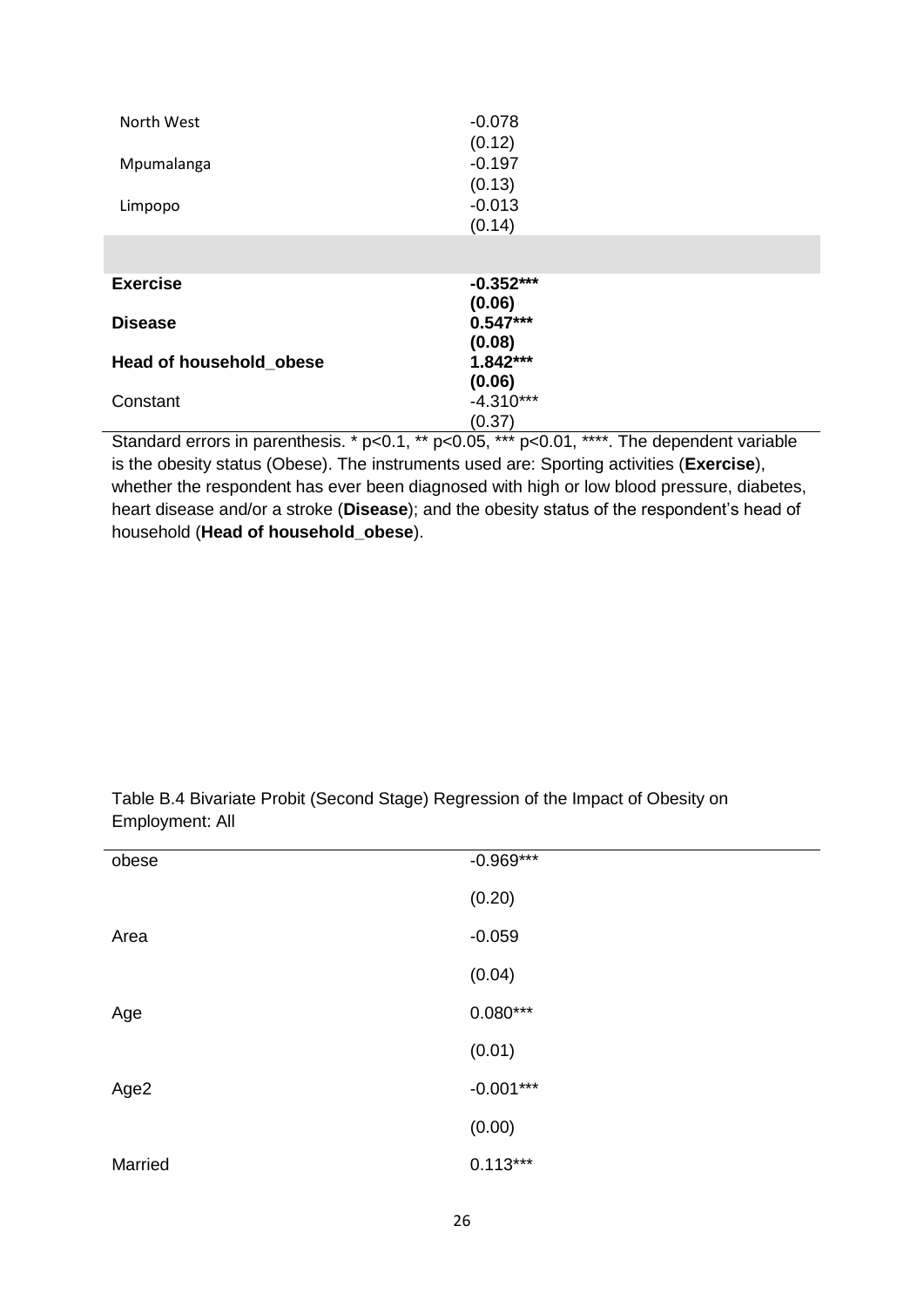|                    | (0.04)      |
|--------------------|-------------|
| <b>Health</b>      |             |
| Very good          | $-0.006$    |
|                    | (0.04)      |
| Good               | $-0.044$    |
|                    | (0.05)      |
| Fair               | $-0.075$    |
|                    | (0.06)      |
| Poor               | $-0.092$    |
|                    | (0.09)      |
| Race               |             |
| Africans           | $-0.383***$ |
|                    | (0.10)      |
| Coloured           | $-0.213**$  |
|                    | (0.10)      |
| Asian - Indians    | $-0.090$    |
|                    | (0.18)      |
| <b>Education</b>   |             |
| None               | $-0.613***$ |
|                    | (0.08)      |
| Grade $0 - 6$      | $-0.647***$ |
|                    | (0.07)      |
| <b>Grade 7 - 9</b> | $-0.591***$ |
|                    | (0.06)      |
| Grade 10 - 11      | $-0.579***$ |
|                    | (0.06)      |
| Grade 12           | $-0.375***$ |
|                    | (0.06)      |

27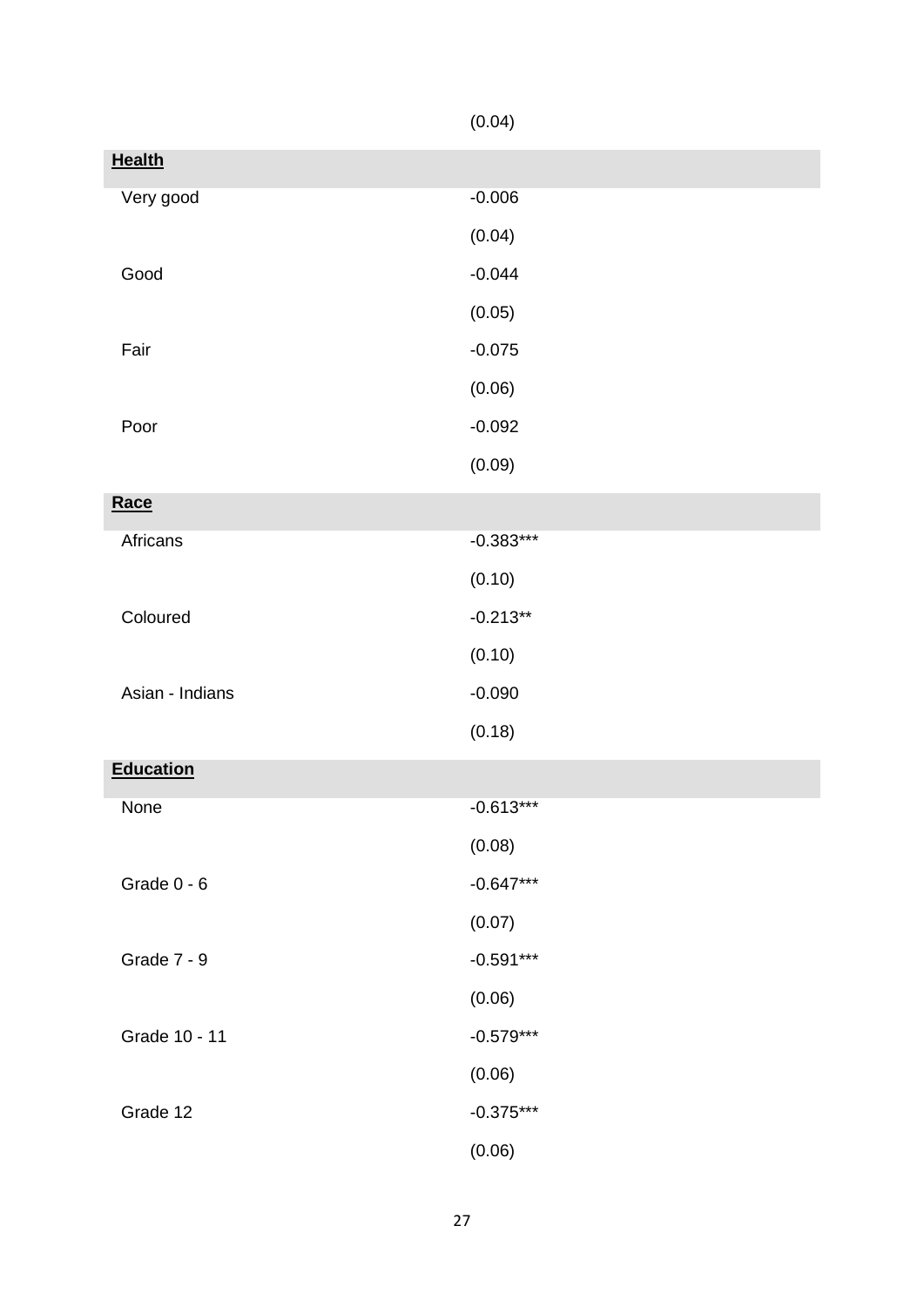| <b>Province</b>                         |             |
|-----------------------------------------|-------------|
| Western Cape                            | 0.097       |
|                                         | (0.08)      |
| Eastern Cape                            | $-0.391***$ |
|                                         | (0.08)      |
| Northern cape                           | $-0.305***$ |
|                                         | (0.09)      |
| <b>Free State</b>                       | $-0.294***$ |
|                                         | (0.08)      |
| <b>Kwazulu Natal</b>                    | $-0.225***$ |
|                                         | (0.07)      |
| North West                              | $-0.348***$ |
|                                         | (0.07)      |
| Mpumalanga                              | $-0.143*$   |
|                                         | (0.08)      |
| Limpopo                                 | $-0.427***$ |
|                                         | (0.08)      |
|                                         |             |
| Constant                                | $-0.431*$   |
|                                         | (0.25)      |
| <b>Marginal effect of obesity</b>       | $-0.370**$  |
|                                         | (0.07)      |
|                                         |             |
|                                         |             |
| ρ                                       | 0.53        |
| <b>Likelihood-ratio test Statistics</b> | 12.552***   |
| for $p=0$                               |             |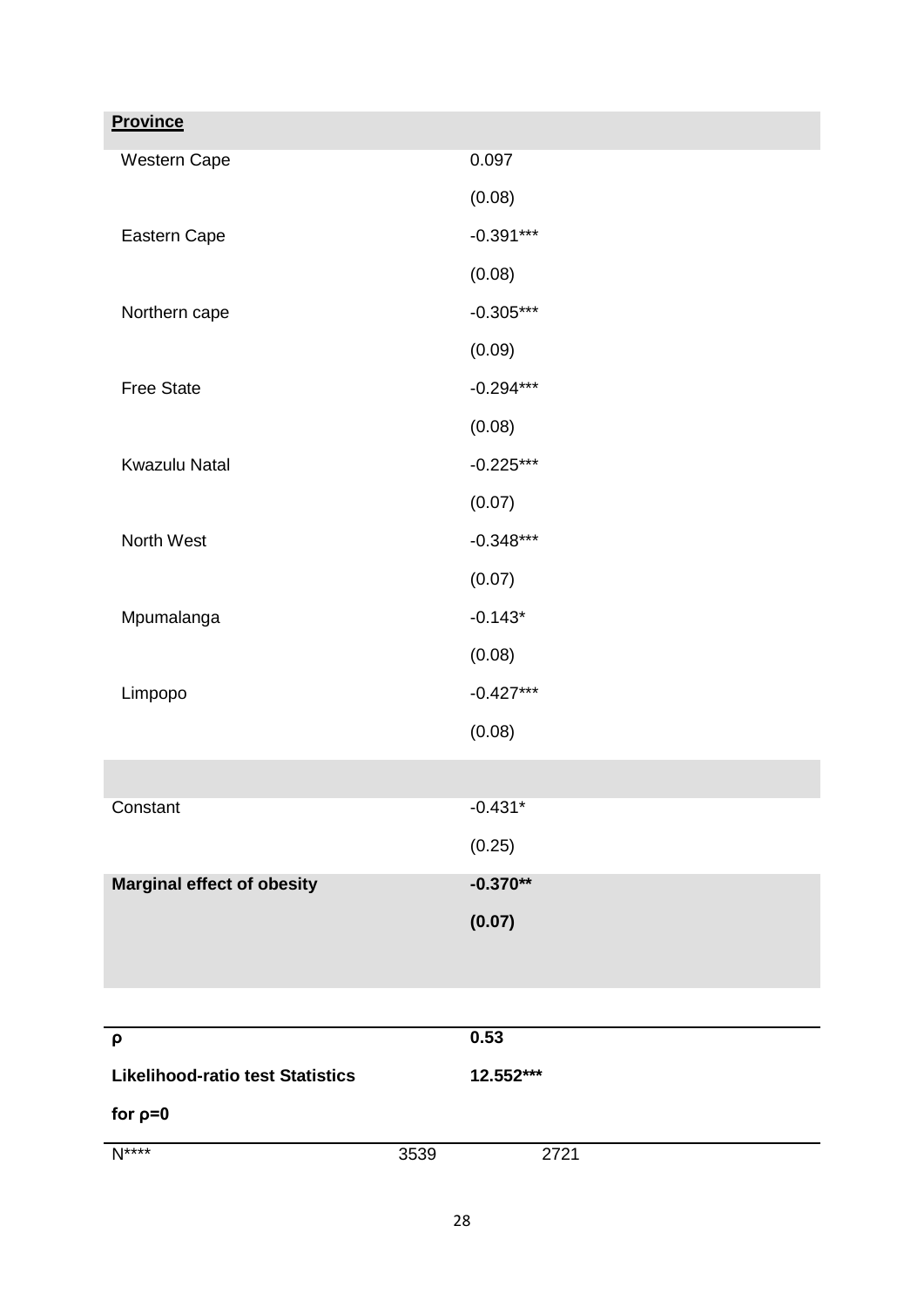| $\mathbb{I}$ ***** | -4363.692 | -2467.707 |
|--------------------|-----------|-----------|
| chi <sub>2</sub>   | 836.885   | 623.8857  |

Standard errors in parenthesis. \* p<0.1, \*\* p<0.05, \*\*\* p<0.01, \*\*\*\* N is the number of observations, II\*\*\*\*\* is the log likelihood. The instruments used are: Sporting activities (**Exercise**), whether the respondent has ever been diagnosed with high or low blood pressure, diabetes, heart disease and/or a stroke (**Disease**).; and the obesity status of the respondent's head of household (**Head of household\_obese**).. The parameter ρ is the correlation between obesity and employment status equations' error terms. It measures the endogeneity of obesity in the employment equation. Here, the likelihood ratio test rejects the null hypothesis that ρ=0 meaning that we reject the exogeneity of obesity.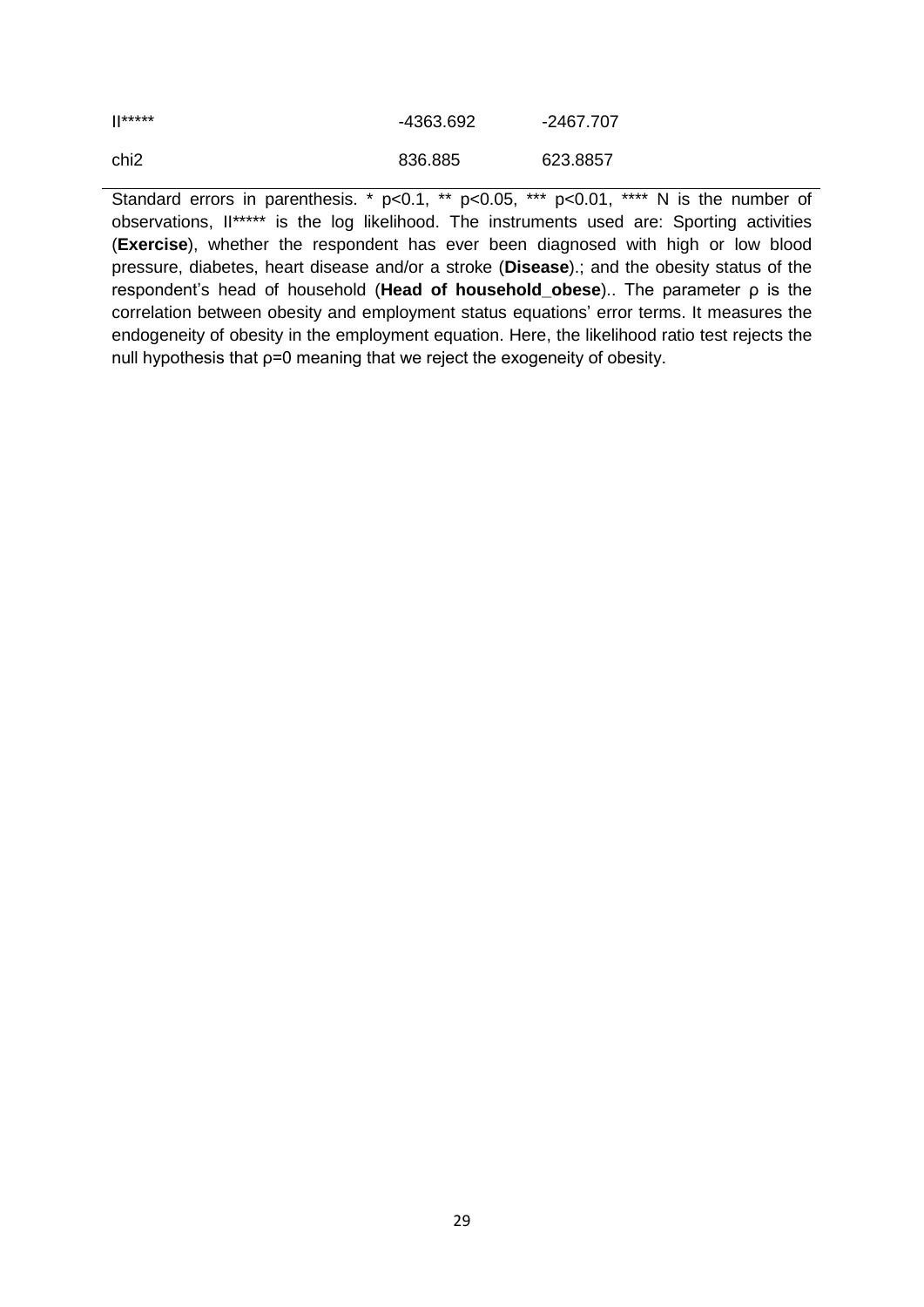|                   | Females     | Males      |
|-------------------|-------------|------------|
|                   | $-0.128$    | $-0.162$   |
| Area              |             |            |
|                   | (0.08)      | (0.13)     |
| Age               | $0.148***$  | 0.056      |
|                   | (0.02)      | (0.04)     |
| Age2              | $-0.001***$ | $-0.000$   |
|                   | (0.00)      | (0.00)     |
| Married           | $0.353***$  | $0.676***$ |
|                   | (0.07)      | (0.13)     |
| <b>Health</b>     |             |            |
|                   |             |            |
|                   |             |            |
| Very good         | $-0.004$    | $-0.080$   |
|                   |             |            |
|                   | (0.09)      | (0.14)     |
| Good              | $-0.095$    | $-0.071$   |
|                   | (0.09)      | (0.15)     |
| Fair              | $-0.134$    | 0.024      |
|                   | (0.12)      | (0.19)     |
| Poor              | $-0.134$    | $-0.382$   |
|                   | (0.17)      | (0.30)     |
| Race              |             |            |
|                   |             |            |
| Africans          | $0.659***$  | $-0.486**$ |
|                   |             |            |
|                   | (0.18)      | (0.23)     |
| Coloured          | $0.491**$   | $-0.359$   |
|                   | (0.19)      | (0.25)     |
| Asian - Indians   | 0.053       | $-0.021$   |
|                   | (0.39)      | (0.47)     |
| <b>Education</b>  |             |            |
|                   |             |            |
| None              | $-0.276*$   | $-0.355$   |
|                   | (0.16)      | (0.26)     |
| Grade $0 - 6$     | $-0.153$    | $-0.335$   |
|                   | (0.14)      | (0.21)     |
| Grade 7 - 9       |             | $-0.209$   |
|                   | $-0.069$    |            |
|                   | (0.12)      | (0.18)     |
| Grade 10 - 11     | $-0.004$    | $-0.148$   |
|                   | (0.12)      | (0.18)     |
| Grade 12          | 0.039       | 0.014      |
|                   | (0.12)      | (0.17)     |
| <b>Province</b>   |             |            |
|                   |             |            |
| Western Cape      | 0.203       | $-0.231$   |
|                   | (0.16)      | (0.24)     |
|                   | 0.156       | $-0.233$   |
| Eastern Cape      |             |            |
|                   | (0.14)      | (0.21)     |
| Northern cape     | $-0.069$    | $-0.233$   |
|                   | (0.17)      | (0.25)     |
| <b>Free State</b> | $-0.086$    | $-0.324$   |
|                   | (0.15)      | (0.23)     |
| Kwazulu Natal     | $-0.022$    | $-0.440**$ |
|                   |             |            |

Table B.5 Bivariate Probit (First Stage) Regression of Obesity on Covariates: by sex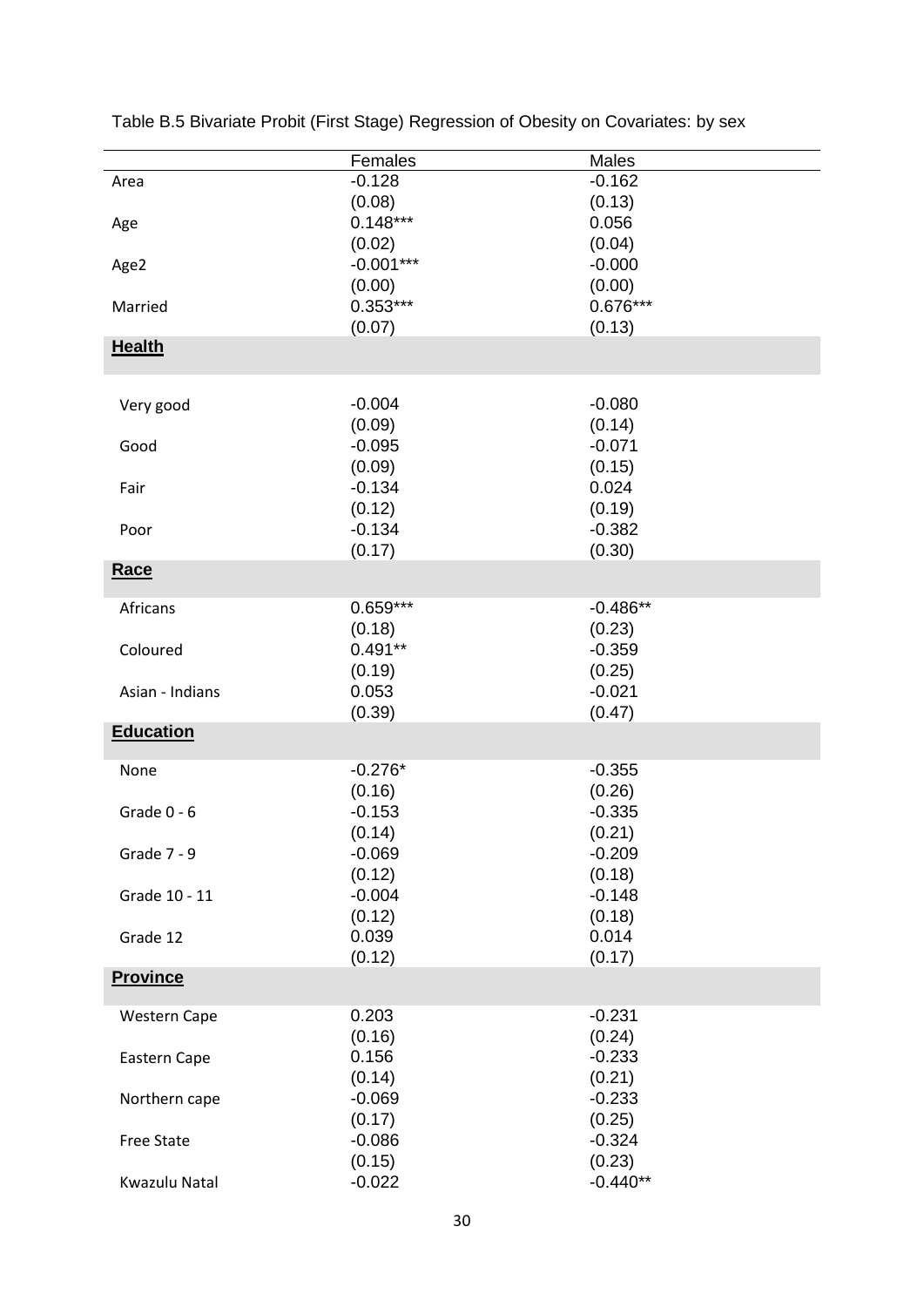|                         | (0.13)      | (0.20)      |
|-------------------------|-------------|-------------|
| North West              | $-0.003$    | $-0.461**$  |
|                         | (0.15)      | (0.23)      |
| Mpumalanga              | $-0.227$    | $-0.380$    |
|                         | (0.16)      | (0.24)      |
| Limpopo                 | $-0.252$    | 0.146       |
|                         | (0.18)      | (0.28)      |
|                         |             |             |
|                         |             |             |
| <b>Exercise</b>         | $-0.081$    | $-0.104$    |
|                         | (0.09)      | (0.11)      |
| <b>Disease</b>          | $0.365***$  | $0.463***$  |
|                         | (0.09)      | (0.16)      |
| Head of household_obese | $1.700***$  | 2.500***    |
|                         | (0.07)      | (0.13)      |
| Constant                | $-4.881***$ | $-3.457***$ |
|                         | (0.47)      | (0.76)      |

Standard errors in parenthesis. \* p<0.1, \*\* p<0.05, \*\*\* p<0.01, \*\*\*\*. The dependent variable is the obesity status (Obese). The instruments used are: Sporting activities (**Exercise**), whether the respondent has ever been diagnosed with high or low blood pressure, diabetes, heart disease and/or a stroke (**Disease**); and the obesity status of the respondent's head of household (**Head of household\_obese**).

Table B.4 Bivariate Probit (Second Stage Regression) of the Impact of Obesity on Employment: by sex

|       | <b>Females</b> | <b>Males</b> |
|-------|----------------|--------------|
| obese | $-0.487$       | $-0.974***$  |
|       | (0.37)         | (0.37)       |
| Area  | $-0.063$       | $-0.022$     |
|       | (0.06)         | (0.07)       |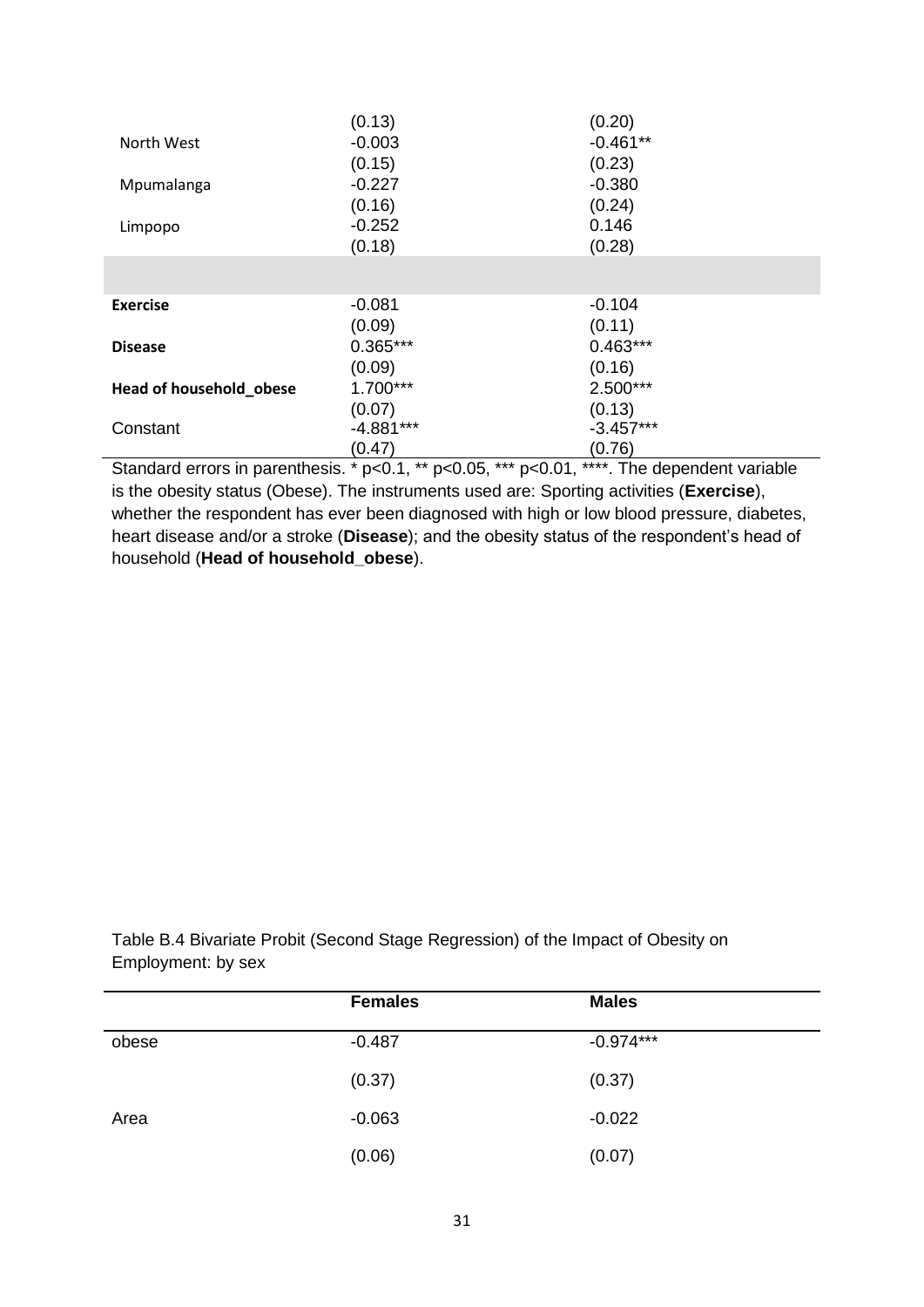| Age                | $0.122***$  | $0.040*$    |
|--------------------|-------------|-------------|
|                    | (0.02)      | (0.02)      |
| Age2               | $-0.001***$ | $-0.000$    |
|                    | (0.00)      | (0.00)      |
| Married            | $-0.100*$   | 0.588***    |
|                    | (0.06)      | (0.07)      |
| <b>Health</b>      |             |             |
| Very good          | 0.022       | $-0.010$    |
|                    | (0.06)      | (0.07)      |
| Good               | $-0.010$    | $-0.014$    |
|                    | (0.06)      | (0.07)      |
| Fair               | $-0.084$    | 0.044       |
|                    | (0.08)      | (0.11)      |
| Poor               | 0.014       | $-0.190$    |
|                    | (0.11)      | (0.16)      |
| <b>Race</b>        |             |             |
| Africans           | $-0.299**$  | $-0.644***$ |
|                    | (0.15)      | (0.17)      |
| Coloured           | $-0.055$    | $-0.522***$ |
|                    | (0.14)      | (0.18)      |
| Asian - Indians    | 0.037       | $-0.359$    |
|                    | (0.24)      | (0.30)      |
| <b>Education</b>   |             |             |
| None               | $-0.820***$ | $-0.304**$  |
|                    | (0.11)      | (0.13)      |
| Grade 0 - 6        | $-0.838***$ | $-0.488***$ |
|                    | (0.09)      | (0.11)      |
| <b>Grade 7 - 9</b> | $-0.753***$ | $-0.435***$ |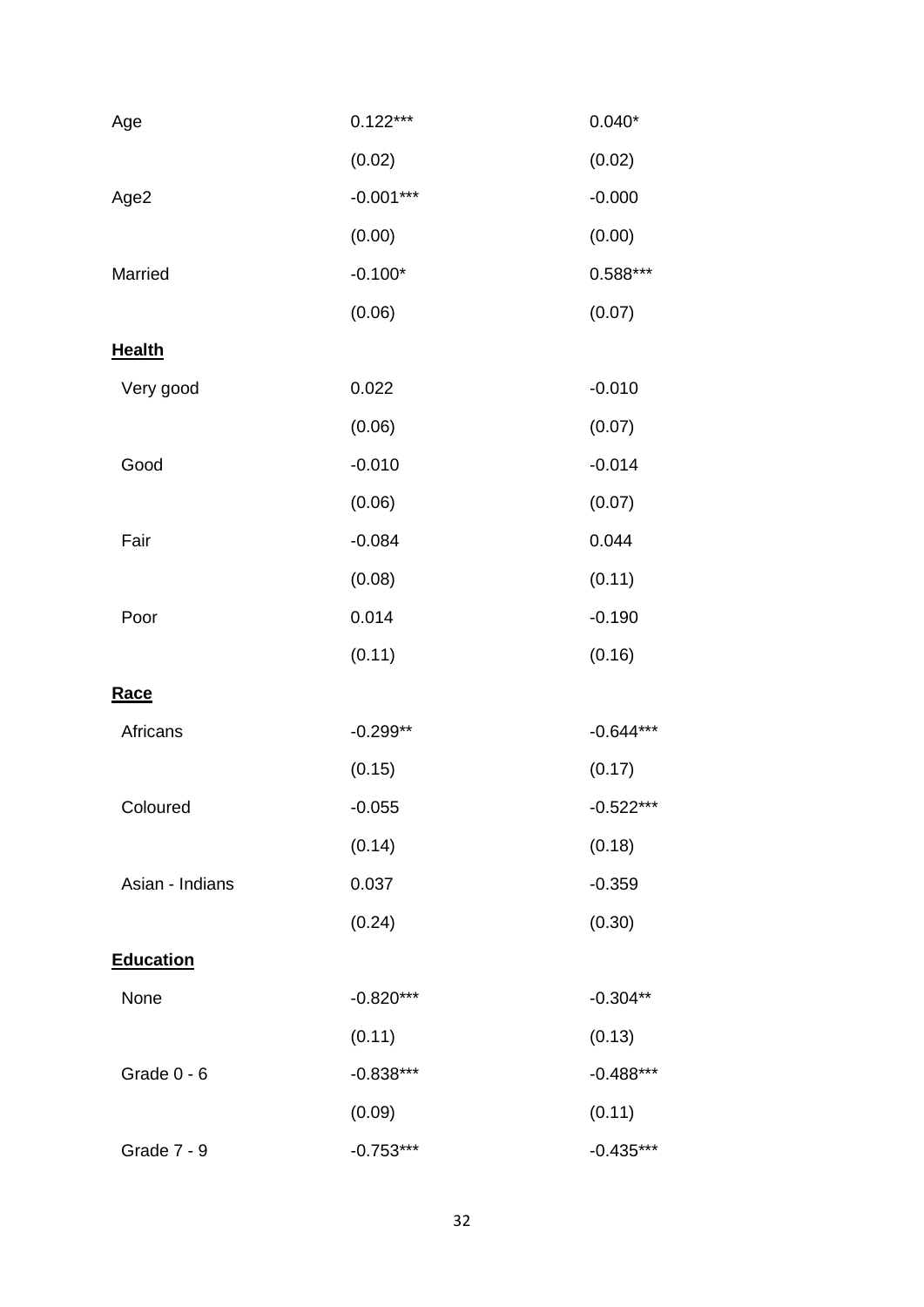|                                   | (0.14)      | (0.14)      |
|-----------------------------------|-------------|-------------|
| <b>Marginal effect of obesity</b> | $-0.192$    | $-0.356**$  |
|                                   | (0.33)      | (0.47)      |
| Constant                          | $-1.663***$ | $0.909*$    |
|                                   | (0.11)      | (0.14)      |
| Limpopo                           | $-0.315***$ | $-0.567***$ |
|                                   | (0.11)      | (0.13)      |
| Mpumalanga                        | $-0.047$    | $-0.265**$  |
|                                   | (0.10)      | (0.12)      |
| North West                        | $-0.309***$ | $-0.449***$ |
|                                   | (0.09)      | (0.11)      |
| Kwazulu Natal                     | $-0.078$    | $-0.475***$ |
|                                   | (0.11)      | (0.12)      |
| <b>Free State</b>                 | $-0.220**$  | $-0.463***$ |
|                                   | (0.12)      | (0.15)      |
| Northern cape                     | $-0.340***$ | $-0.292**$  |
|                                   | (0.10)      | (0.11)      |
| Eastern Cape                      | $-0.290***$ | $-0.612***$ |
|                                   | (0.12)      | (0.14)      |
| Western Cape                      | 0.123       | 0.091       |
| <b>Province</b>                   |             |             |
|                                   | (0.09)      | (0.10)      |
| Grade 12                          | $-0.438***$ | $-0.314***$ |
|                                   | (0.09)      | (0.10)      |
| Grade 10 - 11                     | $-0.743***$ | $-0.399***$ |
|                                   | (0.08)      | (0.10)      |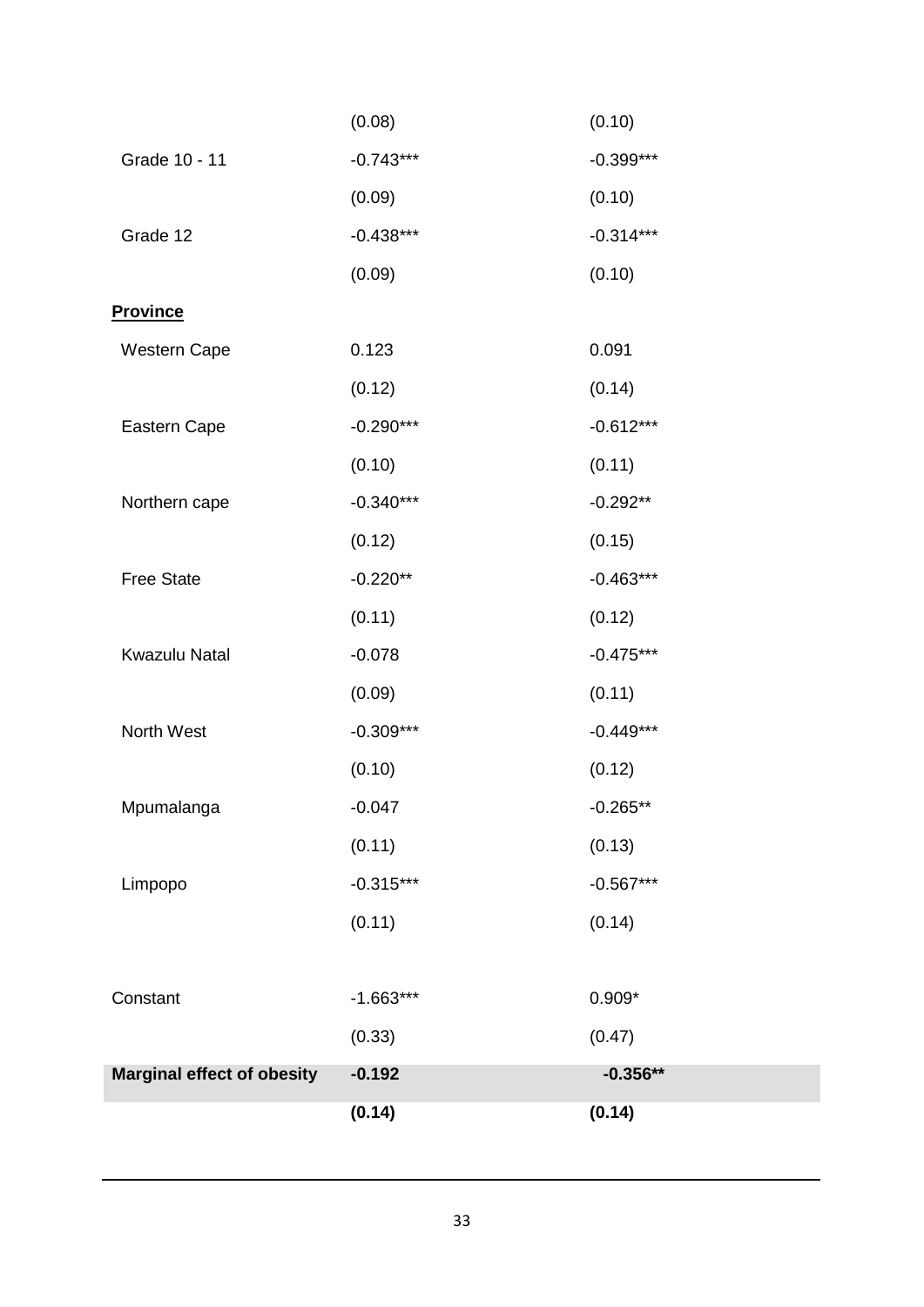| ρ                                  | 0.336     | 0.528       |
|------------------------------------|-----------|-------------|
| <b>Likelihood ratio Statistics</b> | 1.820     | 3.588*      |
| for $\rho = 0$                     |           |             |
| $N***$                             | 3539      | 2721        |
| $  ^{***}$                         | -4363.692 | $-2467.707$ |
| chi <sub>2</sub>                   | 836.885   | 623.8857    |

Standard errors in parenthesis. \* p<0.1, \*\* p<0.05, \*\*\* p<0.01, N\*\*\*\* refers to the number of observations and II\*\*\*\*\* refers to the log likelihood. The instruments used are: Sporting activities (**Exercise**), whether the respondent has ever been diagnosed with high or low blood pressure, diabetes, heart disease and/or a stroke (**Disease**).; and the obesity status of the respondent's head of household (**Head of household\_obese**). The parameter ρ is the correlation between obesity and employment status equations' error terms. It measures the endogeneity of obesity in the employment equation.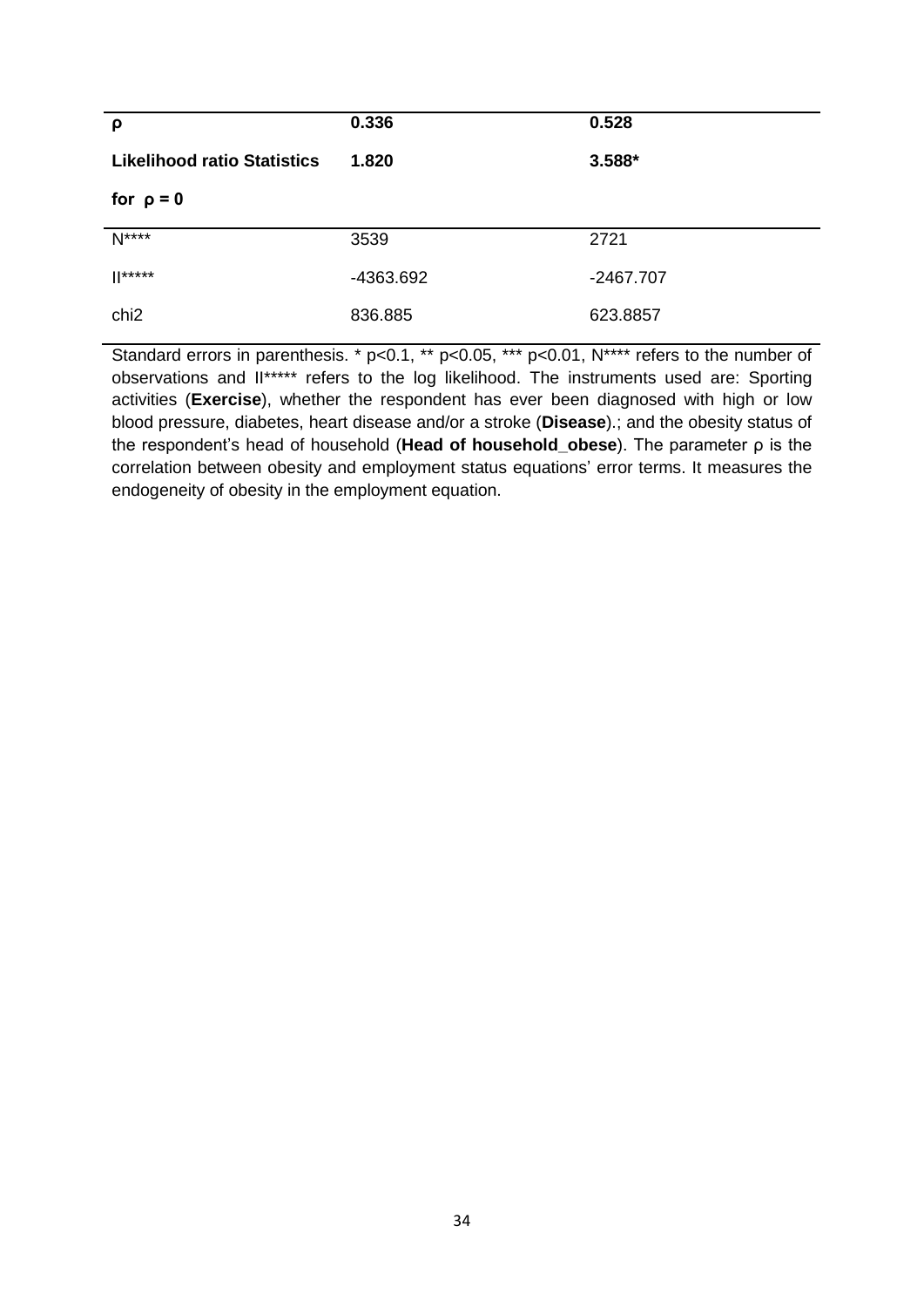# **Appendix C: Obesity Classifications**

# **Table C.1: The International Classification of adult underweight, overweight and obesity according to BMI**

| <b>Classification</b> | BMl(kg/m <sup>2</sup> )                  |                 |
|-----------------------|------------------------------------------|-----------------|
|                       | <b>Principal cut-off Additional cut-</b> |                 |
|                       | points                                   | off points      |
| <b>Underweight</b>    | < 18.50                                  | < 18.50         |
| Severe thinness       | < 16.00                                  | < 16.00         |
| Moderate thinness     | 16.00 - 16.99                            | 16.00 - 16.99   |
| Mild thinness         | 17.00 - 18.49                            | 17.00 - 18.49   |
| <b>Normal range</b>   | 18.50 - 24.99                            | 18.50 - 22.99   |
|                       |                                          | $23.00 - 24.99$ |
| <b>Overweight</b>     | 225.00                                   | 225.00          |
| Pre-obese             | 25.00 - 29.99                            | 25.00 - 27.49   |
|                       |                                          | 27.50 - 29.99   |
| <b>Obese</b>          | 230.00                                   | ≥30.00          |
| Obese class L         | $30.00 - 34.99$                          | $30.00 - 32.49$ |